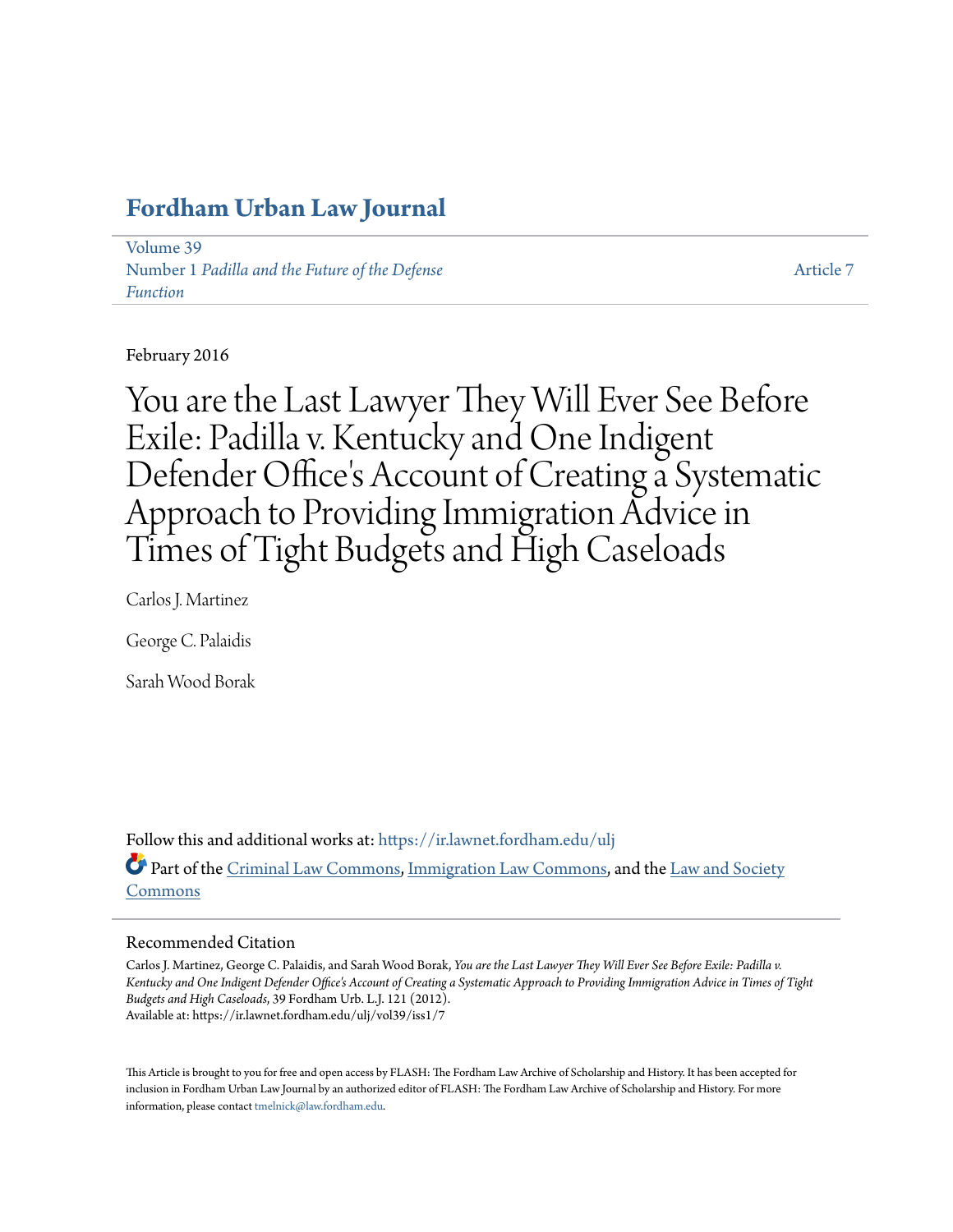# YOU ARE THE LAST LAWYER THEY WILL EVER SEE BEFORE EXILE: PADILLA V. KENTUCKY AND ONE INDIGENT DEFENDER OFFICE'S ACCOUNT OF CREATING A SYSTEMATIC APPROACH TO PROVIDING IMMIGRATION ADVICE IN TIMES OF TIGHT BUDGETS AND HIGH CASELOADS

#### Carlos J. Martinez\* George C. Palaidis and Sarah Wood Borak\*\*

| II. Building a Better System Without New Funding131 |  |  |
|-----------------------------------------------------|--|--|
|                                                     |  |  |
|                                                     |  |  |
|                                                     |  |  |
|                                                     |  |  |
|                                                     |  |  |
|                                                     |  |  |

#### **INTRODUCTION**

The recent decision in *Padilla v. Kentucky*<sup>1</sup> reaffirmed what criminal defense lawyers have known for years: "It is quintessentially the

<sup>\*</sup> Public Defender, Eleventh Judicial Circuit of Florida, 2009–present. B.A., 1985, Florida International University; J.D., 1990, University of Miami School of Law. Mr. Martinez established a specialized unit to provide immigration reviews at his office. The authors thank John Morrison, appellate Assistant Public Defender ("APD"), for his extensive assistance editing this Article, and Diane Yanez, the Public Defender's Executive Assistant, for her contributions in researching and editing for this Article. \*\* Mr. Palaidis serves the Public Defender for the Eleventh Judicial Circuit of Florida as an APD, 2007–present. J.D., 2007, St. Thomas University; B.S., 2005, Florida State University. Mr. Palaidis was the first APD assigned to Public Defender for the Eleventh Judicial Circuit of Florida's specialized unit to provide immigration advice.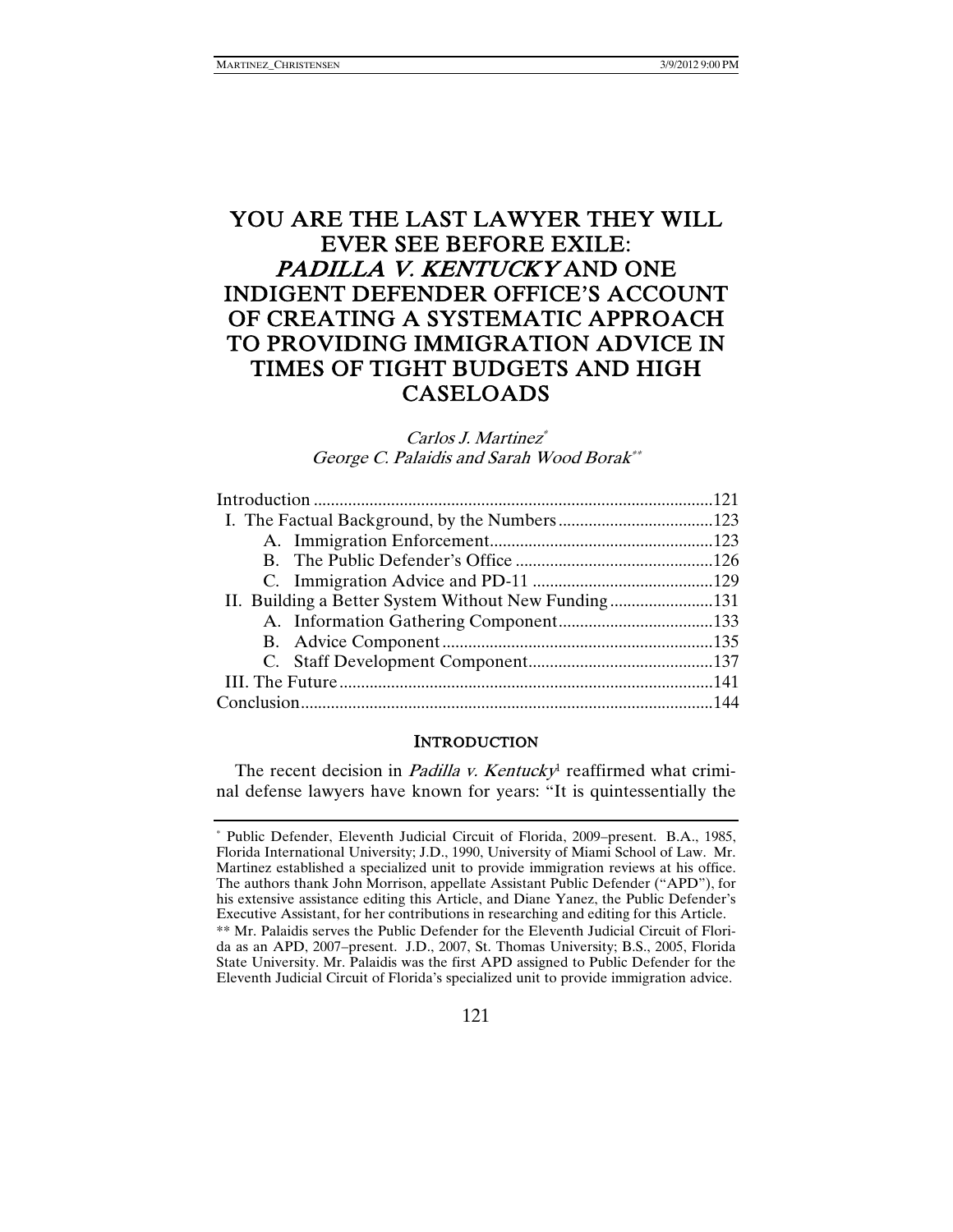duty of counsel to provide her client with available advice about an issue like deportation  $\dots$ ."<sup>2</sup> This task is particularly daunting when faced with high caseloads and shrinking budgets. Public defenders must nevertheless find a way to ensure that every noncitizen client is properly advised under the standards of professionalism as reflected in *Padilla*.<sup>3</sup>

This Article shares the experience of one public defender's office regarding the intermediate steps it took to create a systematic approach to advising clients on the immigration consequences of their pleas. In sharing our experience, we do not purport to set forth the standard for all criminal defense lawyers or even other indigent defense lawyers.4 As national immigration advocacy organizations have recognized in the wake of *Padilla*, "what works best for one office or program may not work best for another."5 Our hope is that our experience can serve as a point of departure for other indigent defense offices in Florida and other states.

This Article expands on issues presented at the *Padilla* and the Future of the Defense Function conference, sponsored by the National Association of Criminal Defense Lawyers ("NACDL") and the National Legal Aid and Defender Association ("NLADA"), and cosponsored by the American Bar Association Criminal Justice Section Task Force on Comprehensive Representation. This Article provides an overview of how one Florida public defender's office is attempting to meet its professional and ethical obligations as reflected in Padilla,

Id. at 1482–83 (citation omitted).

Mr. Palaidis played a key role in designing and implementing that unit. Ms. Wood Borak assisted him in this effort and currently serves as an APD, 2011–present, 2005– 2006. J.D. magna cum laude, 2005, University of Miami School of Law; B.S., 1999, University of Michigan-Ann Arbor.

 <sup>1. 130</sup> S. Ct. 1473 (2010).

<sup>2</sup>. Id. at 1484 (citation omitted).

<sup>3.</sup> The weight of prevailing professional norms supports the view that counsel must advise her client regarding the risk of deportation . . . '[A]uthorities of every stripe—including the American Bar Association, criminal defense and public defender organizations, authoritative treatises, and state and city bar publications—universally require defense attorneys to advise as to the risk of deportation consequences for non-citizen clients' . . . .

<sup>4</sup>. See Phyllis E. Mann, Boots on the Ground: The Ethical and Professional Battles of Public Defenders, 75 MO. L. REV. 715, 715–26 (2010) (providing a description of indigent defense systems in the United States).

 <sup>5.</sup> PETER L. MARKOWITZ, IMMIGRANT DEF. PROJECT & NEW YORK STATE DE-FENDERS ASS'N, PROTOCOL FOR THE DEVELOPMENT OF AN IMMIGRATION SERVICE PLAN 2 (2009), http://www.immigrantdefenseproject.org/docs/2010/10\_Public%20Def ender%20Immigration%20Protocol.with%20appendice.pdf.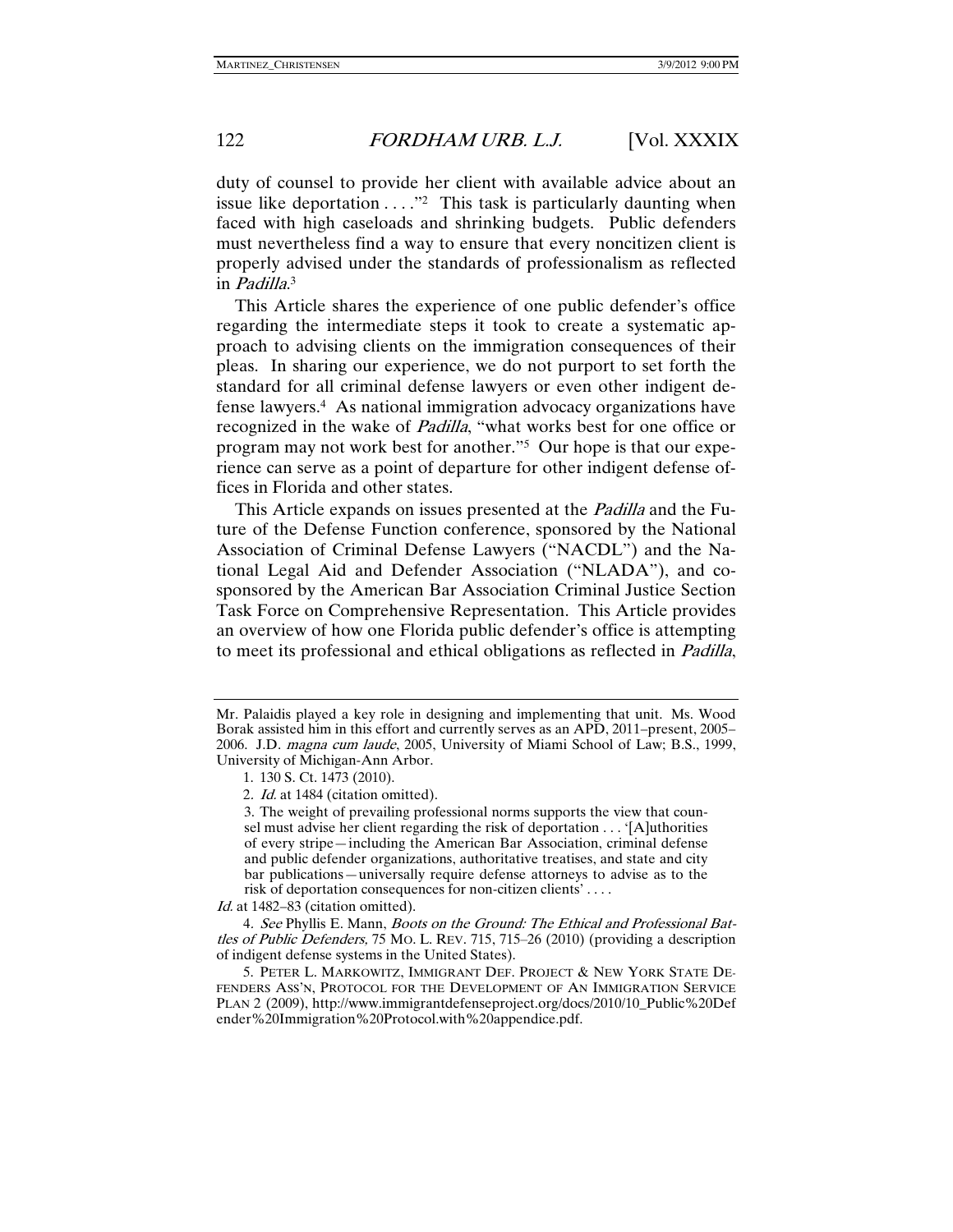and also addresses the *Padilla* implications in Florida, where, every year, tens of thousands plead guilty or no contest in misdemeanor cases without adequate counsel.

#### I. THE FACTUAL BACKGROUND, BY THE NUMBERS

#### A. Immigration Enforcement

The level of federal immigration enforcement activity has increased radically in the past three years. Today, federal immigration enforcement activity prioritizes the removal of noncitizens with criminal convictions. The United States Immigration and Customs Enforcement agency ("ICE") boasts proudly that "[f]or two years running, ICE has removed more aliens than it did under the prior Administration."6 Under the Obama Administration, ICE has removed more than one million noncitizens.<sup>7</sup> Allegedly, ICE has a quota of  $404,000$  people to remove during this year alone.<sup>8</sup> In the same vein, there are 300,000 open removal cases clogging immigration courts.9 Currently, 34,000 people are being held in immigration detention facilities at a cost of \$166 per person per day, for an approximate total of \$5.5 million per day.10 While removal is a civil sanction, the detention setting is that of a criminal proceeding.<sup>11</sup> The seemingly rapid-fire pace of removals and the significant detention population are likely due to the federal government's Secure Communities program.

 <sup>6.</sup> Fact vs. Fiction, U.S. IMMIGRATION & CUSTOMS ENFORCEMENT, http://www.ice.gov/news/fact-fiction/ (last visited Aug. 31, 2011).

 <sup>7.</sup> ICE Total Removals, U.S. IMMIGRATION & CUSTOMS ENFORCEMENT, http:// www.ice.gov/doclib/about/offices/ero/pdf/ero-removals.pdf (last visited Feb. 1, 2012).

 <sup>8.</sup> See Michelle Fei, More Double Punishment for Immigrants with Convictions, NEW AMERICA MEDIA, Aug. 31, 2011, http://newamericamedia.org/2011/08/moredouble-punishment-for-immigrants-with-convictions.php.

<sup>9.</sup> See, e.g., Editorial, Common Sense on Immigration, MIAMI HERALD, (Aug. 23, 2011), http://www.miamiherald.com/2011/08/23/2371953/common-sense-on-immi gration.html.

 <sup>10.</sup> NAT'L IMMIGRATION FORUM, THE MATH OF IMMIGRATION DETENTION: RUN-AWAY COSTS FOR IMMIGRATION DETENTION DO NOT ADD UP TO SENSIBLE POLICIES 1 (2011), http://www.immigrationforum.org/images/uploads/MathofImmigrationDe tention.pdf.

<sup>11.</sup> See DORA SHAPIRO, U.S. IMMIGRATION & CUSTOMS ENFORCEMENT, IMMI-GRATION DETENTION OVERVIEW AND RECOMMENDATIONS 4 (2009), available at http://www.ice.gov/doclib/about/offices/odpp/pdf/ice-detention-rpt.pdf ("[T]he facilities that ICE uses to detain aliens were originally built, and currently operate, as jails and prisons.").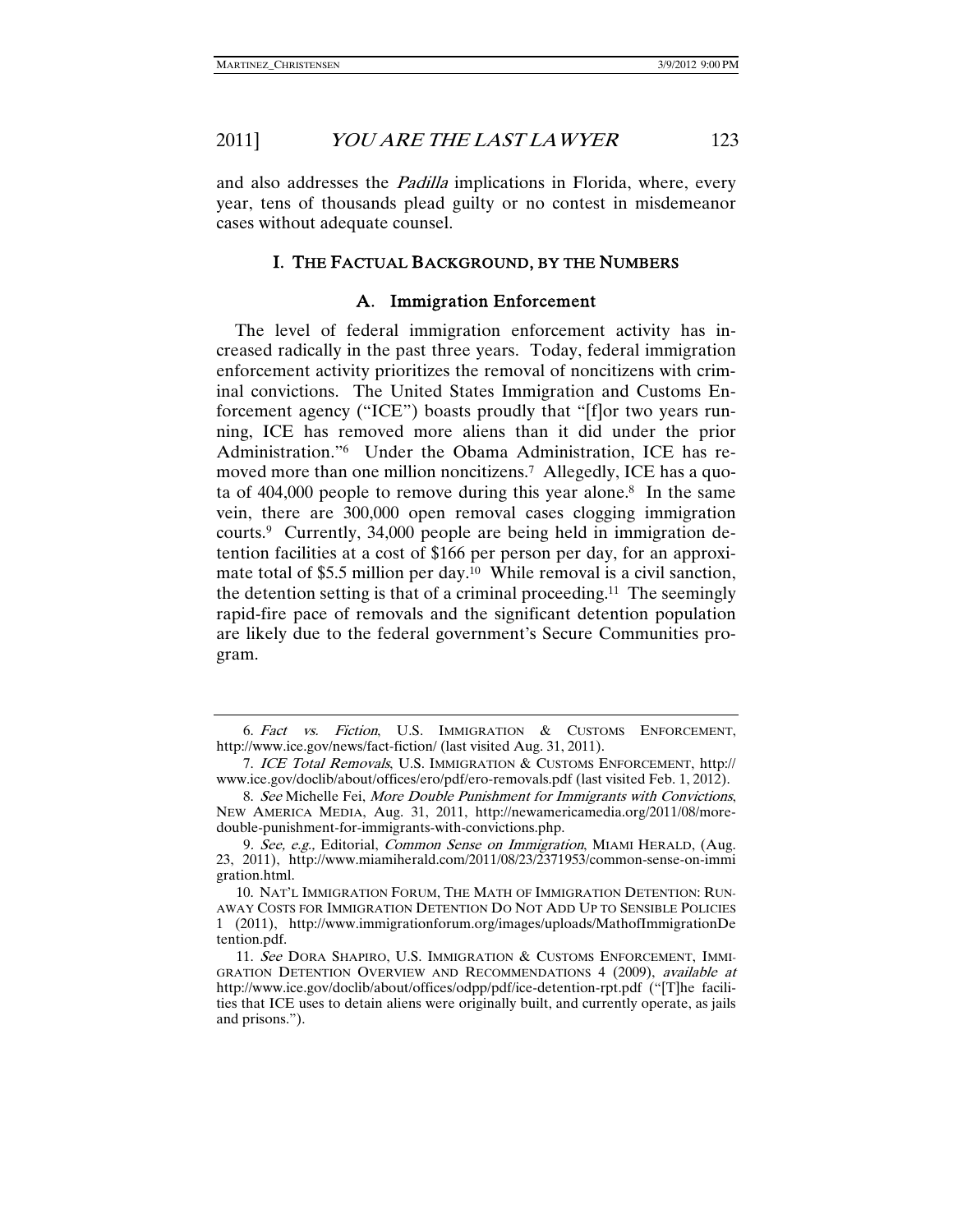Secure Communities is a "biometric information sharing capability" that works in tandem with local jail facilities' booking processes.12 When a person is booked and fingerprinted into a state or county jail, the Secure Communities program operates to automatically and simultaneously check an arrestee's fingerprints against the Federal Bureau of Investigation's criminal history records as well as the Automated Biometric Identification System ("IDENT"), maintained by the Department of Homeland Security ("DHS").13 If the fingerprints match fingerprints in these systems, a notification to ICE is automatically generated and ICE takes enforcement action as it deems appropriate.14 Immigrant advocacy groups and others have criticized the program for lacking transparency and casting too wide of a net over noncitizens, regardless of status, who have not been convicted criminally or have only been convicted of or arrested for nonviolent crimes,15 as well as naturalized citizens and even U.S. born citizens.16 Closer to home, the Miami Herald has reported that the federal government has deported at least three Cubans in the last five years.<sup>17</sup> Secure Communities has been operational in Miami-Dade County since 2009 and is operational in all sixty-seven counties in Florida as of 2010.18

 <sup>12.</sup> See Press Release, U.S. Immigration and Customs Enforcement, ICE and Florida Department of Law Enforcement Announce Statewide Activation of Secure Communities to Prioritize, Identify, and Remove Illegal Aliens (June 29, 2010) (on file with authors); see also U.S. IMMIGRATION & CUSTOMS ENFORCEMENT, Activated Jurisdictions (2011), http://www.ice.gov/doclib/secure-communities/pdf/sc-activated. pdf.

 <sup>13.</sup> See Press Release, U.S. Immigration and Customs Enforcement, supra note 12.

<sup>14</sup>. See id.

 <sup>15.</sup> The Associated Press conducted a computer analysis using an ICE database obtained through a public records request of every detainee on the night of January 25, 2009. It found that 18,690 out of 32,000 had no criminal conviction. See Associated Press, Immigrants Face Long Detention, Few Rights, MSNBC (Mar. 15, 2009), http://www.msnbc.msn.com/id/29706177/ns/us\_news-security/t/immigrants-face-longdetention-few-rights/.

 <sup>16.</sup> See Alfonso Chardy, Cases of Detained Citizens Emerge, MIAMI HERALD, (June 19, 2011), available at http://www.miamiherald.com/2011/06/17/2274562/casesof-detained-citizens-emerge.html.

 <sup>17.</sup> See Alfonso Chardy, U.S.: Some Non-Mariel Cubans Can Be Deported, MIAMI HERALD, (June 29, 2011), available at http://www.miamiherald.com/2011/06/ 28/2290259/us-some-non-mariel-cubans-can.html.

 <sup>18.</sup> See Alfonso Chardy, Some Bail Agents Do Not Reimburse Bond Payments for Undocumented Immigrants Who Cannot Be Released, MIAMI HERALD, (July 18, 2011), available at http://www.miamiherald.com/2011/07/08/2319305/some-bail-agents -do-not-reimburse.html.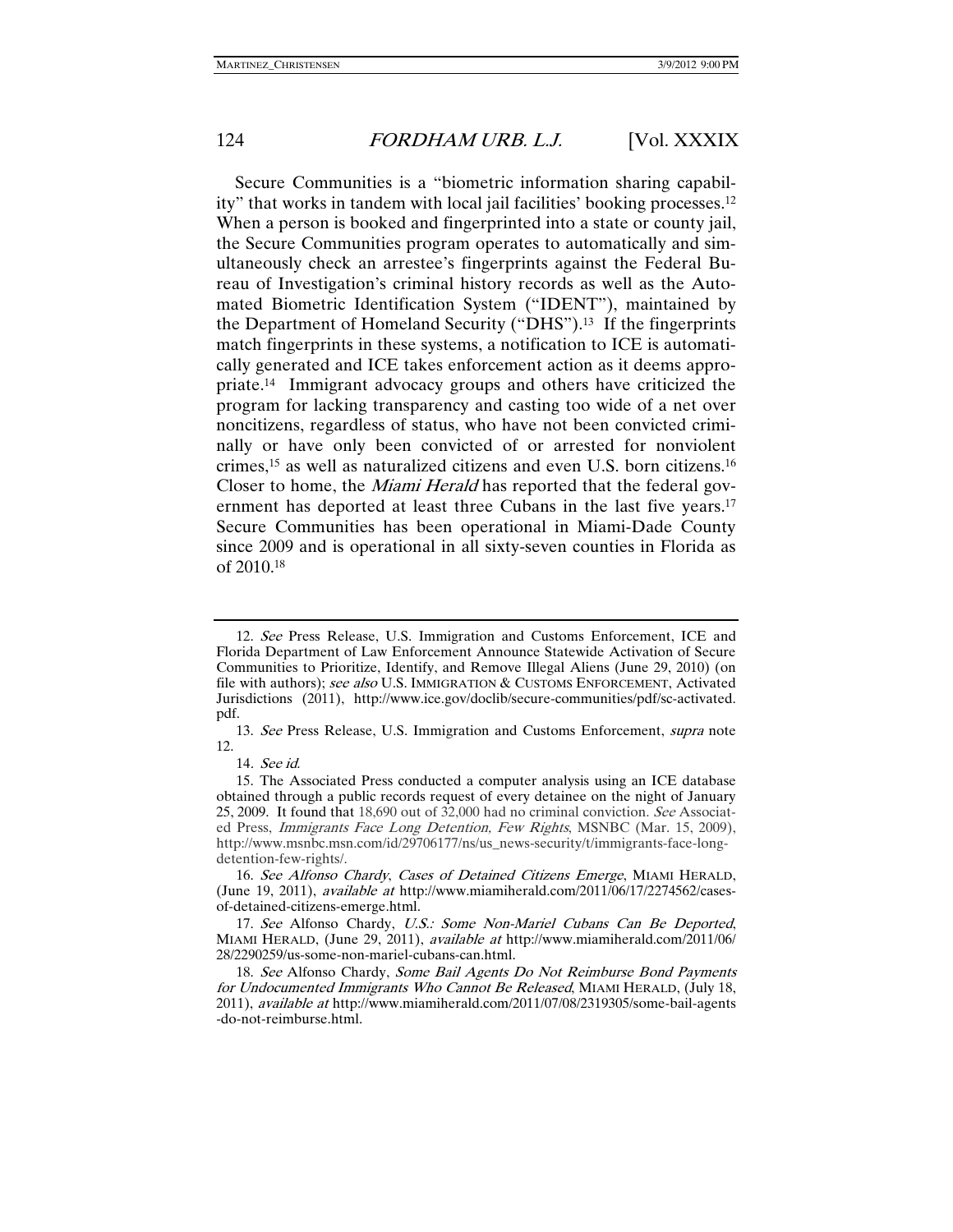Given all of the above, indigent defenders are hard-pressed to investigate the criminal case while noncitizen clients with ICE detainers remain in local custody for fear that bonding out will trigger a transfer to ICE custody. Once in immigration detention, over 46% of detained noncitizens are transferred two or more times with an average transfer distance of 370 miles, further straining the indigent criminal defender's ability to properly investigate and handle the criminal case.19

In addition to noncitizens, indigent defenders may also represent U.S. citizens who have ICE holds and are on the verge of being unlawfully detained by ICE. For example, in March 2011, immigration officials deported a four-year old girl to Guatemala even though she is a U.S. citizen.20 In June 2011, immigration officials detained and questioned a U.S. citizen while he was riding his bike in Miami Beach despite the man's insistence that he was a citizen.<sup>21</sup> The man contacted the Miami Herald to share his story after reading about other U.S. citizens who suffered a similar plight.<sup>22</sup> Numerous citizens have been swept up and detained in connection with ICE workplace raids.<sup>23</sup>

In contrast to criminal cases, in immigration matters, there is no right to government-appointed counsel even though the result can be worse than imprisonment.<sup>24</sup> As there is no right to governmentappointed counsel at removal proceedings,25 for the "overwhelming

 25. OFFICE OF IMMIGRATION LITIGATION, U.S. DEP'T OF JUSTICE, IMMIGRATION CONSEQUENCES OF CRIMINAL CONVICTION: <sup>P</sup>ADILLA V. <sup>K</sup>ENTUCKY 3 (2010) ("An alien in civil immigration proceedings is not afforded the same rights as a defendant in a criminal trial. The alien has a right to representation at no expense to the Gov-

<sup>19.</sup> See generally HUMAN RIGHTS WATCH, A COSTLY MOVE: FAR AND FREQUENT TRANSFERS IMPEDE HEARINGS FOR IMMIGRANT DETAINEES IN THE UNITED STATES (June 2011), http://www.hrw.org/sites/default/files/reports/us0611webwcover.pdf.

 <sup>20.</sup> Sam Dolnick, U.S. Returns a Young Girl, a Citizen, to Guatemala, N.Y. TIMES, Mar. 23, 2011, at A23.

 <sup>21.</sup> See Chardy, Cases of Detained Citizens Emerge, supra note 16.

 <sup>22.</sup> Id.

 <sup>23.</sup> See Emily Bazar, Citizens Sue After Detention, Immigration Raids, U.S.A. TODAY, (June 24, 2008), available at http://www.usatoday.com/news/nation/2008-06- 24-Immigration-raids\_N.htm.

 <sup>24.</sup> United States v. Parrino, 212 F.2d 919, 924 (2d Cir. 1954) (Frank, J., dissenting) ("Deportation, while not literally constituting criminal punishment, may have far more dire effects on this defendant than his sentence of imprisonment for two years. For all practical purposes, the court sentenced him to serve (a) two years in jail and (b) the rest of his life in exile. For the Supreme Court has said that 'deportation is a drastic measure, at times the equivalent of banishment or exile' and 'is a penalty.' Mr. Justice Jackson has described it as 'a life sentence of banishment'. I cannot believe that no 'manifest injustice' exists merely because the sentence of banishment for life was not imposed directly by the judge.") (emphasis added) (citations omitted).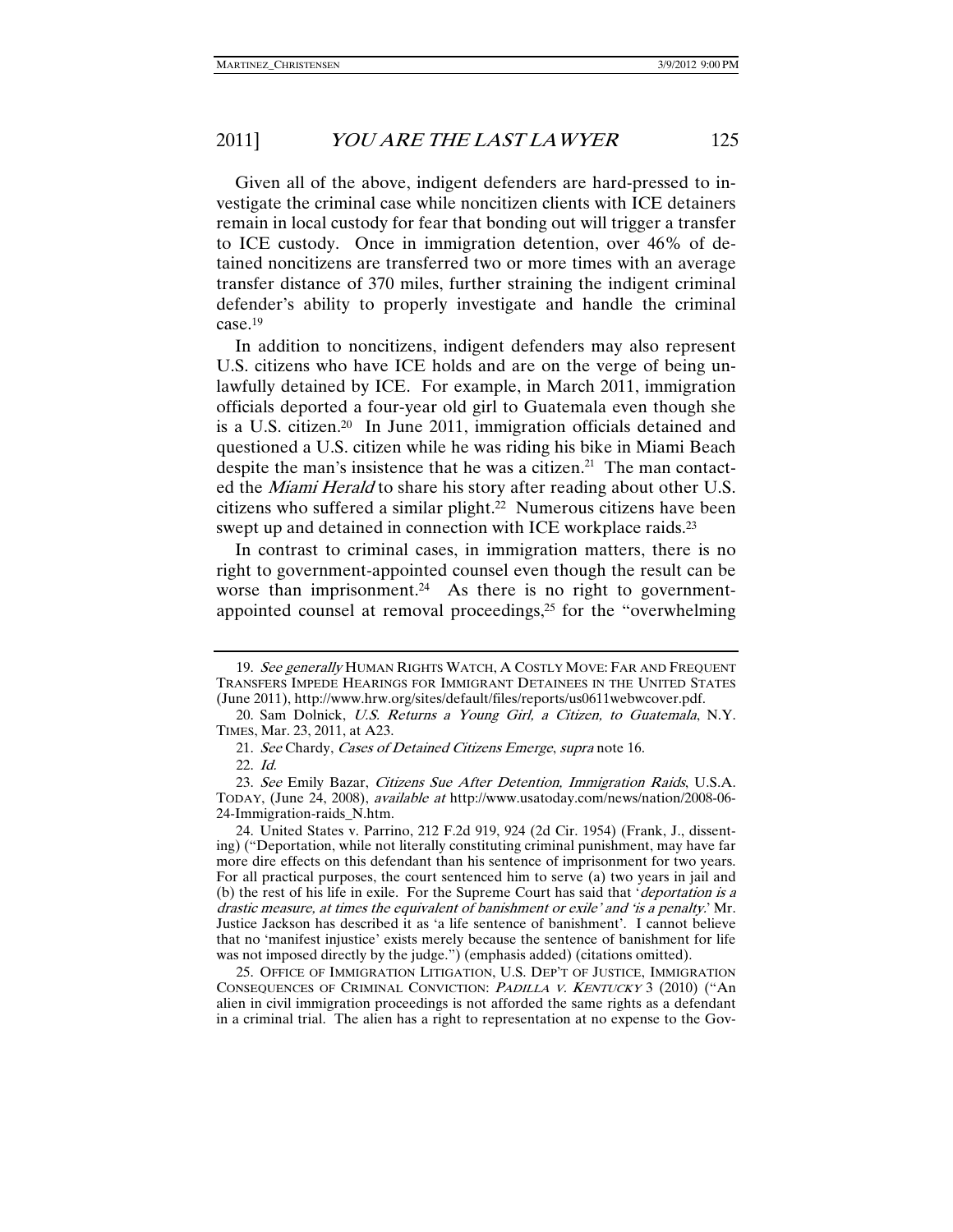majority" of individuals, "the last lawyer they will ever see before they get deported is the defense counsel who tries to help them in their criminal trial."26 While indigent defense work attracts lawyers with a wide range of skills and personality traits, the common denominator among all defenders is a deeply held belief in the constitutional right to force the government to prove beyond a reasonable doubt that the person on trial committed the charged offense. Defenders are united around the concept that the liberty of no person, whether rich or poor, should be taken away without fighting every step of the way within the boundaries of ethics and the law. That fight can rarely come to pass when a defendant is not represented by counsel and, by extension, uninformed. Naturally, defenders are disturbed at the thought of people representing themselves in criminal cases, and the same thinking resonates regarding noncitizen clients who are or will soon be facing removal. For low-income people who are already living on the margins of society—among them lawful permanent residents with no prior contacts with the criminal justice system—an overworked APD laboring within an assembly line system of justice is truly their last defense, not only in their criminal cases, but also to prevent their removal and exile.27 As discussed below, thousands in Florida face exile without adequate representation.28

#### B. The Public Defender's Office

Florida has twenty judicial circuits serving 18,537,420 residents.<sup>29</sup> An elected public defender heads up each circuit's office. The Public

ernment . . . .") (citing 8 U.S.C. § 1229A(B)(4); 8 C.F.R. §§ 1236.1(E), 1240.3-1240.10), available at http://www.justice.gov/civil/docs\_forms/REVISED%20Padilla%20v.%20 Kentucky%20Reference%20Guide\_11-8-10.pdf.

<sup>26.</sup> Won Kidane, Padilla v. Kentucky: A Professional Lesson from the Medical World, WASH. STATE BAR ASSOC. BAR NEWS (Mar. 2011), http://www.wsba.org/News -and-Events/Publications-Newsletters-Brochures/Bar-News/Bar-News-Mar-2011/Mar2011Padilla.

<sup>27</sup>. See Parrino, 212 F.2d at 924 (Frank, J., dissenting).

 <sup>28.</sup> See ALISA SMITH & SEAN MADDAN, NAT'L ASS'N OF CRIMINAL DEF. LAW-YERS, THREE-MINUTE JUSTICE: HASTE AND WASTE IN FLORIDA'S MISDEMEANOR COURTS 15 (2011). See generally ROBERT C. BORUCHOWITZ, MALIA N. BRINK & MAUREEN DIMINO, NAT'L ASS'N OF CRIMINAL DEF. LAWYERS, MINOR CRIMES, MAS-SIVE WASTE: THE TERRIBLE TOLL OF AMERICA'S BROKEN MISDEMEANOR COURTS (2009), http://www.nacdl.org/public.nsf/defenseupdates/misdemeanor/\$FILE/Report. pdf.

 <sup>29.</sup> See Florida—Selected Characteristics of the Total and Native Populations in the United States, U.S. CENSUS BUREAU, http://factfinder.census.gov/servlet/Dataset MainPageServlet?\_program=ACS&\_submenuId=datasets\_1&\_lang=en&\_ts= (follow "2009 American Community Survey 1-Year Estimates" hyperlink; then follow "Sub-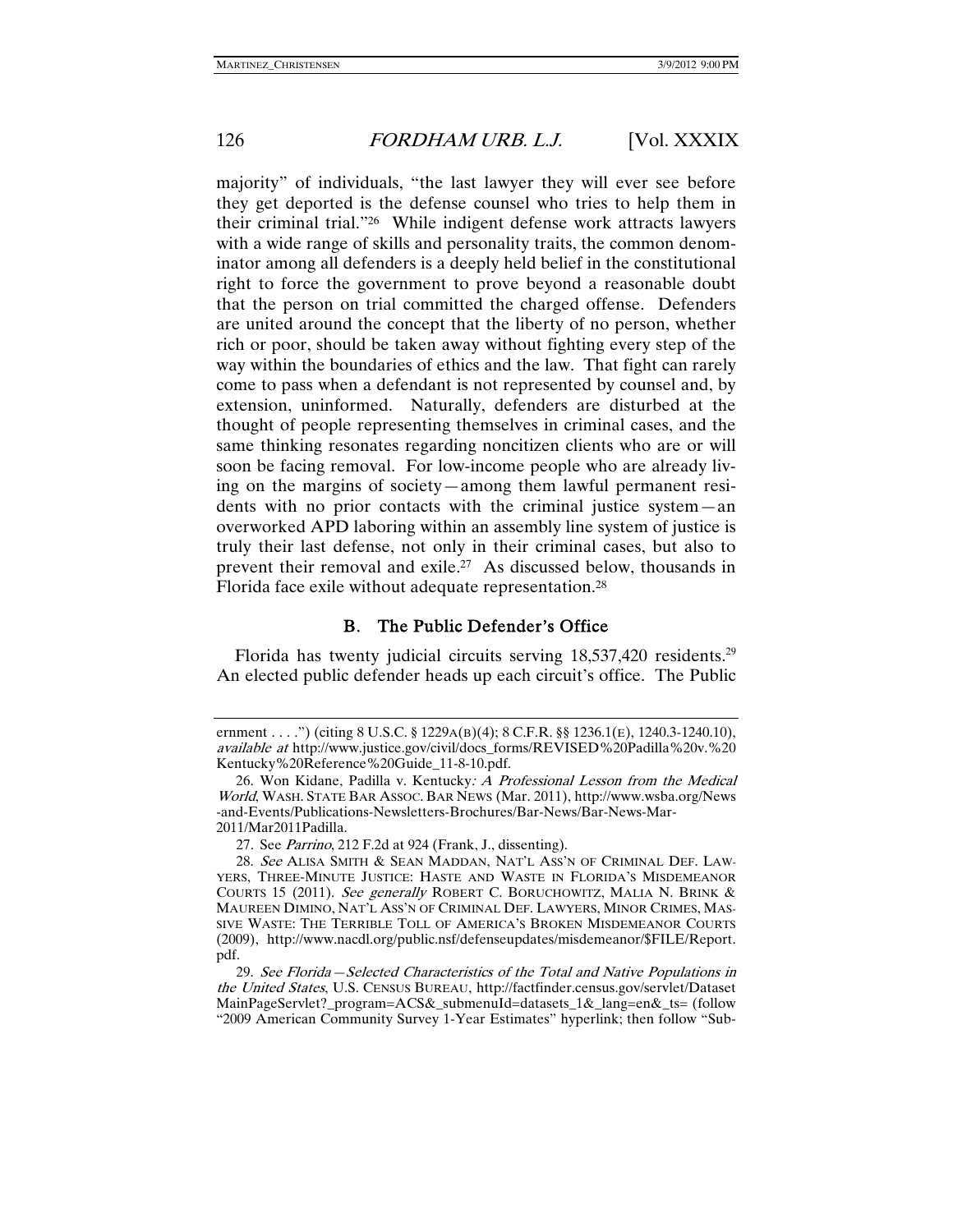Defender for the Eleventh Judicial Circuit of Florida ("PD-11") serves Miami-Dade County, Florida, an urban county with almost 2.5 million residents, of which 620,839 are not citizens.<sup>30</sup> Miami-Dade's noncitizen residents comprise  $25\%$  of its population.<sup>31</sup> In contrast, Florida's noncitizen population would be 7.6%, if Miami-Dade were not counted in the equation.<sup>32</sup> Therefore, immigration consequences reviews are necessary in significantly fewer cases in the other nineteen public defender offices.

PD-11, by far the busiest public defender's office in Florida, handles approximately 100,000 cases each year.33 PD-11 primarily uses a horizontal model of representation, which means that a client's case tends to be handled by many different APDs as the case progresses to different stages.34 Approximately 175 APDs are assigned to handle trial cases, with more experienced APDs assigned to more demanding cases.

For decades, indigent defense lawyers throughout the United States have been dealing with chronic underfunding while trying to

- 31. See supra note 29 and accompanying text.
- 32. See supra note 29–30 and accompanying text.

ject Tables" hyperlink; then follow "state" selection under the "Select a geographic type" hyperlink, then follow "County" selection under the "Select a geographic type" hyperlink, "Florida" selection under the "Select a state" hyperlink and click 'Show Result'" hyperlink; then follow the "S0501 Selected Characteristics of the Native and Foreign-born Populations" hyperlink).

 <sup>30.</sup> See Miami-Dade County, Florida—Selected Characteristics of the Native and Foreign Born Populations, U.S. CENSUS BUREAU, http://factfinder.census.gov/servlet/ DatasetMainPageServlet?\_program=ACS&\_submenuId=datasets\_1&\_lang=en&\_ts= (follow "2009 American Community Survey 1-Year Estimates" hyperlink; then follow "Subject Tables" hyperlink; then follow "County" selection under the "Select a geographic type" hyperlink, "Florida" selection under the "Select a state" hyperlink and "Miami-Dade" selection under the "Select a geographic area and click 'Show Result'" hyperlink; then follow the "S0501 Selected Characteristics of the Native and Foreign-born Populations" hyperlink).

 <sup>33.</sup> Florida's Public Defenders handled approximately 800,000 cases; 100,000 of those are in Miami-Dade County. See Caseload Statistics, FLA. PUB. DEFENDER ASS'N, INC., http://www.flpda.org/caseload\_statistics.htm; MIAMI-DADE PUBLIC DE-FENDER, www.pdmiami.com (last visited Nov. 1, 2011).

<sup>34.</sup> This situation is not ideal and is the result of budget inadequacies. See ABA STANDARDS FOR CRIMINAL JUSTICE: PROVIDING DEFENSE SERVICES, Standard 5-6.2 (3rd ed. 1992) (rejecting horizontal representation); ABA STANDING COMM. ON LE-GAL AID & INDIGENT DEFENDANTS, TEN PRINCIPLES OF A PUBLIC DEFENSE DELIV-ERY SYSTEM 1, 3 (Feb. 2002), http://www.americanbar.org/content/dam/aba/migrated /legalservices/downloads/sclaid/indigentdefense/tenprinciplesbooklet.authcheckdam. pdf (stating that "the same attorney continuously represents the client until completion of the case.").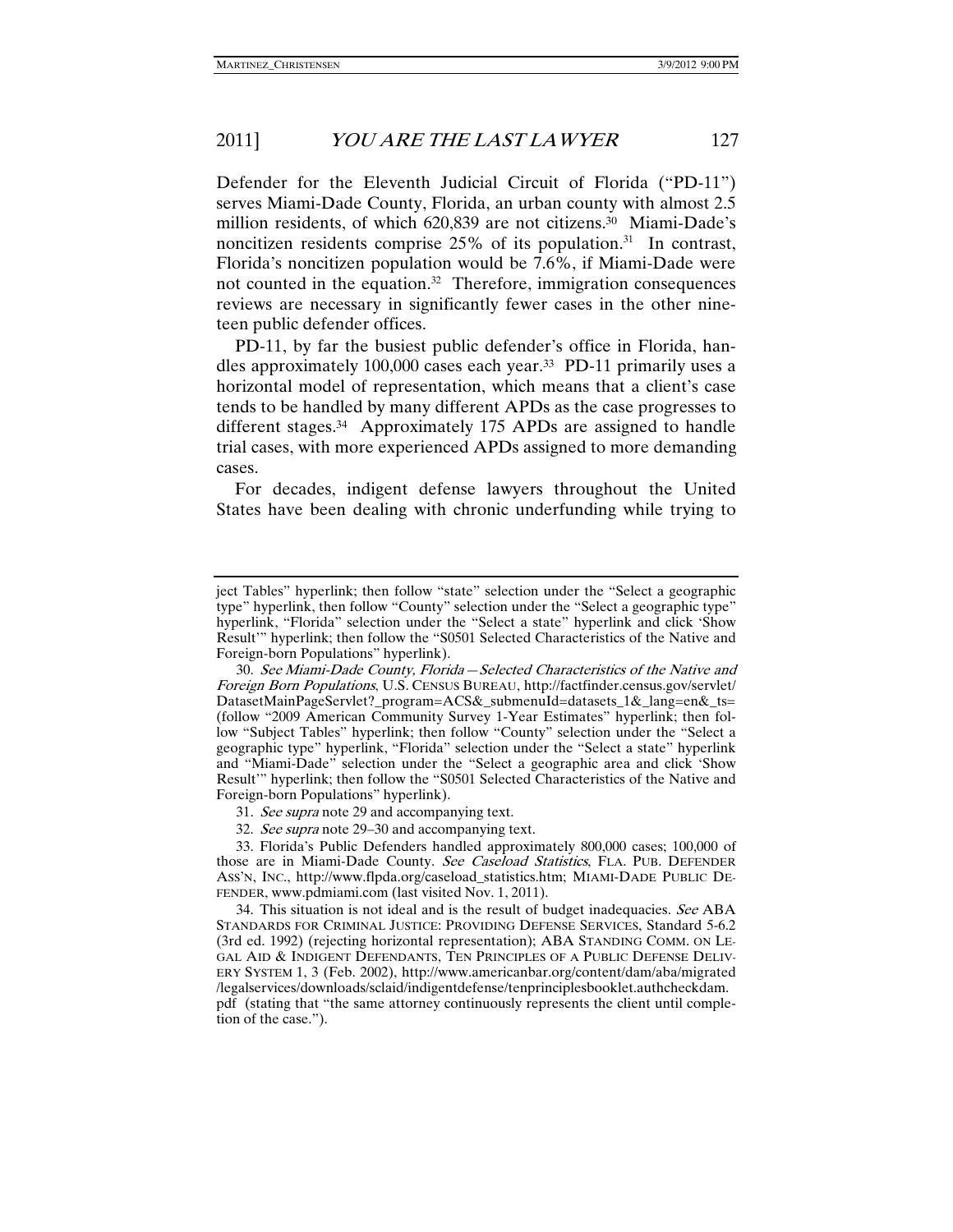provide competent representation to millions of clients each year. The PD-11 is no exception.<sup>35</sup>

During the last thirty years, indigent defense has been drowning in the flood of arrests caused by a massive infusion of federal dollars into local police departments and prosecutor offices to fight the war on drugs. Federal funding seldom has included indigent defense in the funding distribution. At the same time, many state legislatures have adopted minimum mandatory and enhanced sentences (e.g., three strikes, 10/20/life, habitual offender)<sup>36</sup> and prosecutors have expanded their use of untested methods (junk science) $37$  to prove their cases. Those practices have resulted in enormous, unsustainable growth in jail and prison populations<sup>38</sup> and an ever-increasing amount of work required for competent indigent defense.

In June 2008, PD-11 filed motions to decline new noncapital felony case appointments due to ethical conflicts arising from its high caseloads.<sup>39</sup> After a contested hearing, the trial court agreed.<sup>40</sup> The trial court's decision was stayed pending the prosecution's appeal.<sup>41</sup> The Third District Court of Appeal of Florida reversed the trial judge's order.42 The Florida Supreme Court accepted jurisdiction on the first case in May 2010.<sup>43</sup> PD-11 filed a motion to withdraw on one case, State v. Bowens, as prescribed by the Third District's opinion.<sup>44</sup> After

<sup>35</sup>. See generally Bennett H. Brummer, The Banality of Excessive Defender Workload: Managing the Systemic Obstruction of Justice, 22 ST. THOMAS L. REV. 104 (2009); NATIONAL RIGHT TO COUNSEL COMMITTEE, THE CONSTITUTION PROJECT, JUSTICE DENIED: AMERICA'S CONTINUING NEGLECT OF OUR CONSTITUTIONAL RIGHT TO COUNSEL (Apr. 2009), http://www.constitutionproject.org/pdf/139.pdf.

<sup>36</sup>. See Fla. STAT. §§ 775.084, 775.087 (2010).

<sup>37</sup>. See PETER W. HUBER, GALILEO'S REVENGE: JUNK SCIENCE IN THE COURT-ROOM 2–3 (1991).

 <sup>38.</sup> See JUSTICE POLICY INST., SYSTEM OVERLOAD: THE COSTS OF UNDER-RESOURCING PUBLIC DEFENSE 2 (July 2011), http://www.justicepolicy.org/uploads/ justicepolicy/documents/system\_overload\_final.pdf ("By not fully investing in public defense systems, states and counties are frequently choosing incarceration over justice, leading to increased costs now and in the future. With many states struggling with overwhelming criminal justice populations and incarceration costs, the need to address the chronic crisis of public defense is as great as ever.").

 <sup>39.</sup> See id.

 <sup>40.</sup> In Re: Reassignment and Consolidation of Public Defender Motions to Appoint Other Counsel in Unappointed Noncapital Felony Cases, 15 FLA. L. WEEKLY SUPP. 1078a (2008).

 <sup>41.</sup> State v. Pub. Defender, Eleventh Judicial Circuit, 996 So.2d 213 (Fla. 2008).

 <sup>42.</sup> State v. Pub. Defender, Eleventh Judicial Circuit, 12 So. 3d 798, 805–06 (Fla. Dist. Ct. App. 2009), review granted, 34 So. 3d 2 (Fla. 2010).

 <sup>43.</sup> Pub. Defender, Eleventh Judicial Circuit v. State, 34 So.3d 2 (Fla. 2010).

 <sup>44. 12</sup> So. 3d at 805–06.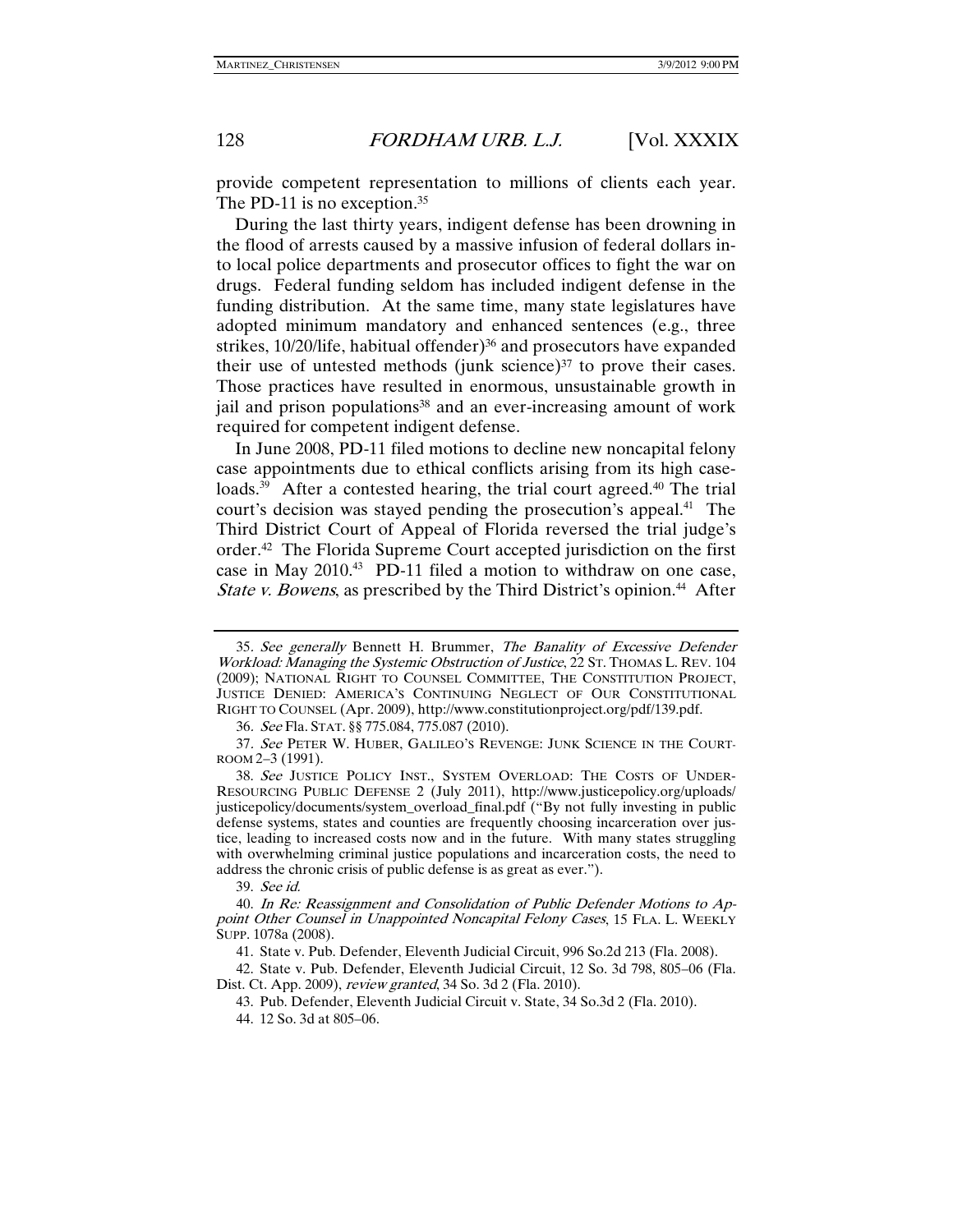several weeks of extensive discovery and two days of testimony, the trial court granted the motion to withdraw from that single case and the State appealed.45 The appellate court reversed the trial judge's order46 and certified the question to the Florida Supreme Court as one of great public importance. PD-11 sought review in the Florida Supreme Court and moved to consolidate the Bowens case with the first case.<sup>47</sup> The State subsequently filed and lost its motion to dismiss based on suggestion of mootness.48 Both cases are pending before the Florida Supreme Court. To date, PD-11 has not received relief.

#### C. Immigration Advice and PD-11

In the midst of excessive caseloads, individual APDs did what they could to avail themselves of existing resources to analyze immigration consequences. Given the diverse population of Miami-Dade County, APDs were aware that a criminal case could significantly impact a client's immigration status, ultimately resulting in deportation, the risk of being detained when traveling, and/or a bar to naturalized citizenship.

The onus was on the individual APD to not only identify noncitizen clients, but also to seek out and obtain information on potential immigration consequences from an external source, typically Americans for Immigrant Justice ("AI Justice"), formerly known as the Florida Immigrant Advocacy Center ("FIAC"). A local immigration law expert who worked at AI Justice generously gave courtesy advice using an email account dedicated to that purpose. Initially, this advice was available only to APDs, but when she joined the faculty at the University of Miami School of Law, the service was expanded to all court-appointed attorneys.49 A consultation worksheet—an outline of the information needed such as current charges, client's immigration status, and prior record—was distributed office-wide to all APDs.

Some subjects within immigration laws are "infamous for their byzantine complexity,"50 and the duty to provide competent immigra-

 <sup>45.</sup> See id.

 <sup>46.</sup> State v. Bowens, 39 So. 3d 479, 482 (Fla. Dist. Ct. App. 2010), appeal docketed, No. SC10-1349 (Fla. July 12, 2010).

 <sup>47.</sup> Id.

 <sup>48.</sup> Id.

<sup>49.</sup> Immigration Clinic, Univ. of Miami Sch. of Law, http://www.law.miami.edu /clinics/immigration.php?op=8 (last visited Oct. 20, 2011).

 <sup>50.</sup> Kevin R. Johnson, The Immigration Laws, Infamous for Their Byzantine Complexity, Must Be Simplified with a Clearly Enunciated Set of Goals, IMMIGRA-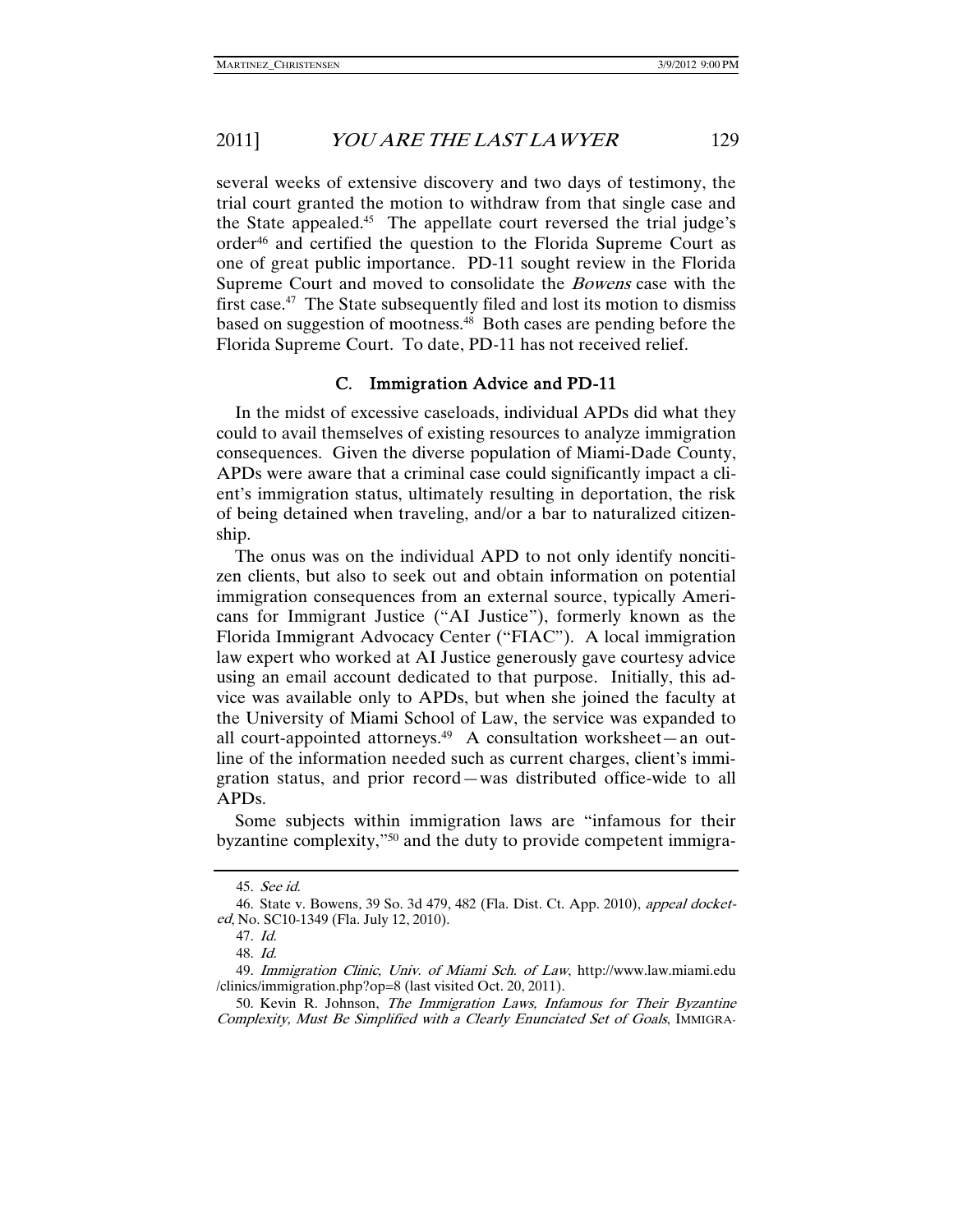tion advice, as reflected in Padilla, "is not a challenge that can be met with a simple round of continuing legal education seminars."<sup>51</sup> Despite the budget situation, PD-11 decided that in order to improve the quality of its representation of non-citizen clients, it needed to construct a systemic, structural mechanism to ensure quality immigration advice, rather than rely entirely on the individual efforts of the approximately 175 trial APDs.

As the first step, PD-11 looked to the substantive legal guidance of experienced immigration legal service providers. Apart from consulting with professors at the University of Miami School of Law, the Immigrant Defense Project, the Immigrant Legal Resource Center, and AI Justice, we also drew upon pro bono resources<sup>52</sup> for assistance in performing extensive legal research on the immigration penalties of numerous crimes codified in the Florida Statutes.

Fortunately, through these community resources, PD-11 learned of the Defending Immigrants Partnership ("DIP").<sup>53</sup> DIP is a joint initiative of the National Legal Aid and Defender Association, the Immigrant Defense Project, the Immigrant Legal Resource Center, and the National Immigration Project, which offers "defender programs and individual defense counsel critical resources and training about the immigration consequences of crimes" and "actively encourages and supports development of in-house immigration specialists in defender programs  $\ldots$ ."<sup>54</sup>

DIP welcomed and supported the attendance of two carefully selected APDs at PD-11 (a seasoned APD in the Appellate Division and a felony training APD) plus an AmeriCorps Legal Fellow at the DIP initiative's National Training on the Immigration Consequences of Criminal Convictions held in Albuquerque, New Mexico, in January 2011.55 This conference was the foremost national training geared

TION PROF BLOG (Apr. 26, 2010), http://lawprofessors.typepad.com/immigration/ 2010/04/the-immigration-laws-infamous-for-their-byzantine-complexity-must-besimplified-with-a-clearly-enunc.html.

<sup>51.</sup> Maureen A. Sweeney, Where Do We go from Padilla v. Kentucky? Thoughts on Implementation and Future Directions, 45 NEW ENG. L. REV. 353, 357 (2011).

 <sup>52.</sup> Andrej Micovic, Deferred Associate, White & Case, LLP; and Sarah Bradfield, Law Student, University of Miami School of Law.

<sup>53.</sup> See About, DEFENDING IMMIGRANTS PARTNERSHIP, http://defendingimmigrants.org/about (last visited Nov. 1, 2011).

 <sup>54.</sup> Id.

 <sup>55.</sup> The Fifth National Training on the Immigration Consequences of Criminal Convictions, DEFENDING IMMIGRANTS PARTNERSHIP, http://defendingimmigrants. org/trainings/item.2587-The\_Fifth\_National\_Training\_on\_the\_Immigration\_Conse quences\_of\_Criminal\_Con (last visited Nov. 1, 2011).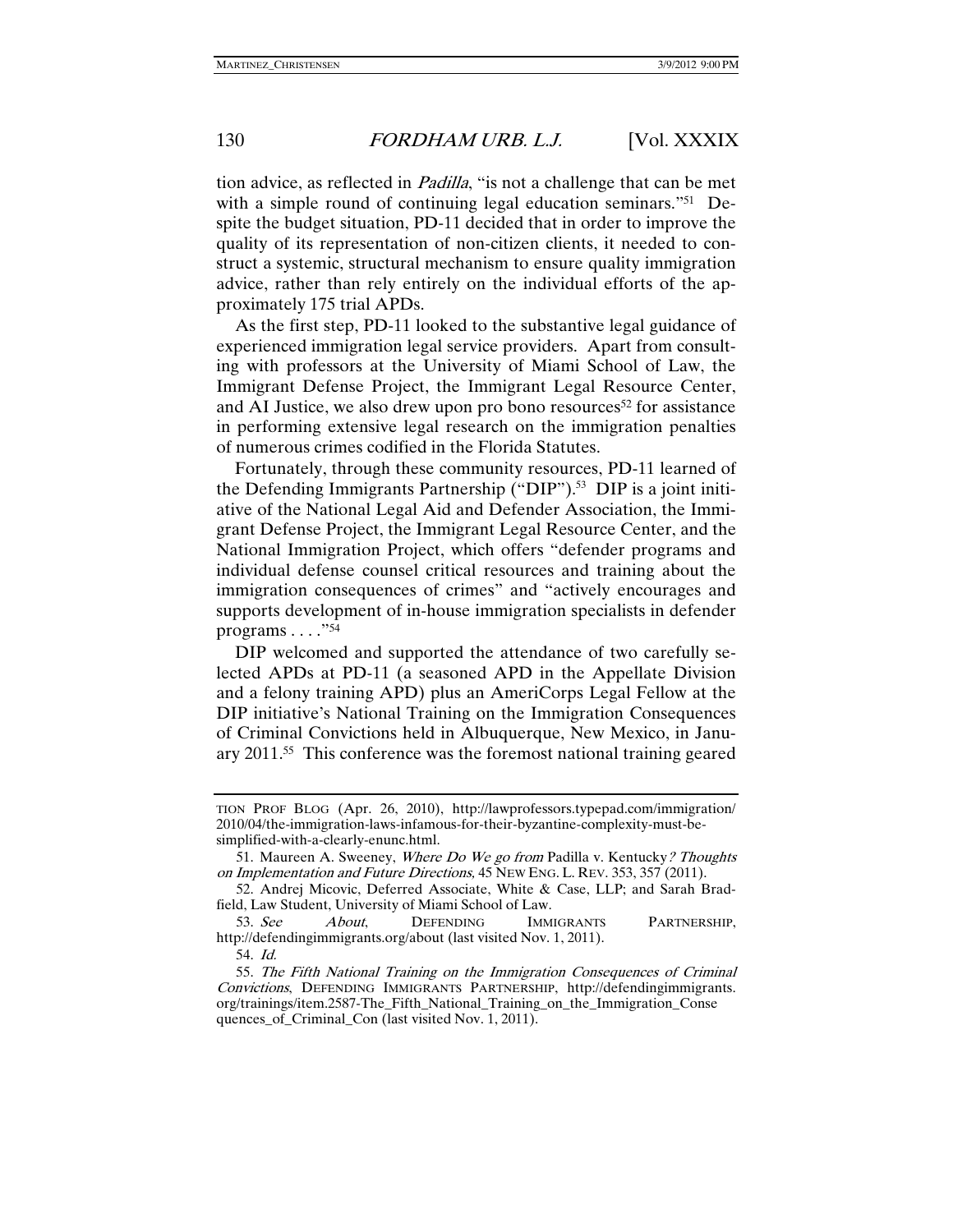for an audience of indigent defenders since the *Padilla* decision and, more importantly, it served as an operational turning point for PD-11.

Networking with the DIP initiative and its partner organizations at the National Training brought us an extensive online library of resources. The Protocol for the Development of a Public Defender Immigration Service Plan ("Protocol") published by the New York State Defenders Association and the Immigrant Defense Project was one of the most useful resources we discovered.<sup>56</sup> The Protocol implores public defender offices to develop and implement an Immigration Service Plan that, at a minimum, is comprised of certain key pieces: Information-Gathering, Advice, Staff Development, Language Access, and Direct Immigration Service or Referral.57

#### II. BUILDING A BETTER SYSTEM WITHOUT NEW FUNDING

PD-11 has "continuous improvement" as one of its operational values. Internal streamlining and automation efforts that began years ago have started to come to fruition. Many of PD-11's efforts focused on increasing support staff efficiency. Automation replaced manual tasks that delayed communication. Specialization in tasks has replaced multi-tasking. Because of the high volume of work, it has been possible to reassign tasks and test pilot new methods. As a result of restructuring the workflow, PD-11 has been able to reduce support staff and administrative positions, shifting them into APD positions.

Additionally, good working relationships with other stakeholders in the criminal justice system have yielded significant results. For example, the mutually beneficial arrangement between PD-11 and the Director of the local jails has resulted in a working relationship that gives APDs the opportunity to speak with clients on one day's notice through a secure video conferencing connection between the APDs desktop and the clients' jail cells. Video conferencing facilitates prompt and frequent communication with clients, and saves hundreds of hours of APD time.58

<sup>56.</sup> Peter L. Markowitz, Protocol for the Development of a Public Defender Immigration Service Plan, N.Y.S DEFENDER ASS'N & IMMIGRANT DEF. PROJECT (2009), http://immigrantdefenseproject.org/docs/2010/10\_Public%20Defender%20Immigrati on%20Protocol.with%20appendice.pdf.

<sup>57.</sup> MARKOWITZ, *supra* note 5, at 7-8.

 <sup>58.</sup> For example, two local jail facilities are Turner Guilford Knight Correctional Center (TGK) and Metro West Detention Center (Metro West). TGK is an eighteen-mile round-trip drive from the PD-11 main office and about thirty minutes of travel time under normal traffic conditions. Metro West is a thirty-one-mile roundtrip drive and about forty-five minutes of travel time under normal traffic conditions.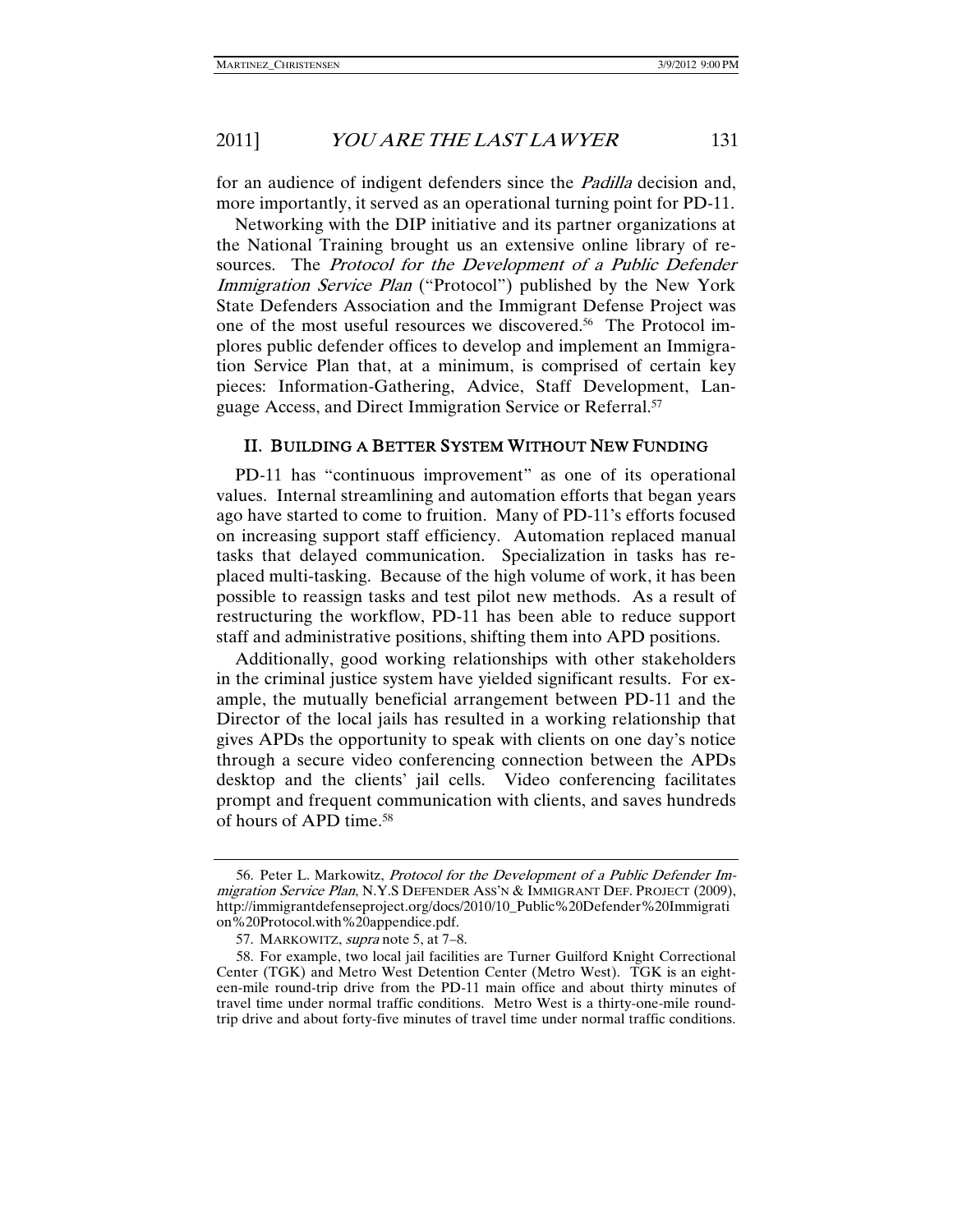The "public defender court calendar" is another new, beneficial innovation. Previously, dozens of misdemeanor cases would be set for a calendar call before a judge. Calendar calls would sometimes run three to four hours long. The cases were not differentiated in any way by the type of attorney. APDs would wait for their cases to be called, sometimes for hours. APD cases are now set on a separate calendar. PD-11 clients and APDs no longer have to wait while the court handles cases of private attorneys or *pro se* defendants. This change frees the APD to spend more time on case preparation. Both the video conferencing and calendar initiatives have increased the amount of time that APDs have available to work on their cases.

PD-11 has a long history of designing and implementing coordinated strategies for effective and efficient representation. Over the years, to deal with high caseloads, PD-11 created specialized representation and support units. PD-11 established a Capital Litigation Unit, long recognized as a model of representation of capital clients at the trial level, to focus exclusively on death penalty cases. The Early Representation Unit ("ERU"), initially formed to more efficiently and diligently obtain pre-trial release and represent in-custody clients before arraignment, was expanded in late 2008 with the addition of the Felony Intake Unit, which provides representation to out-ofcustody felony clients. Separate units also handle cases with other specialized legal issues, such as juveniles being tried as adults, clients with mental health issues, and clients facing indefinite civil commitments as sexually violent predators. The challenge became how to form an effective team to provide the professional services as reflected in Padilla while dealing with budget cuts and high caseloads.

Using these experiences to adapt the Protocol to its excessive caseload situation, PD-11 took an incremental approach to reach as many noncitizen clients as possible, as early as possible in the court process, and focused on three goals:

(1) obtaining important background information about the client's citizenship and immigration status (Information-Gathering Component);

(2) creating a mechanism for providing noncitizen clients advice on the immigration penalties (Advice Component); and

(3) working within the office's organizational culture in order to increase awareness of the professional requirements reflected in Padilla

Additionally, APDs typically have to wait a minimum of fifteen minutes at the jail to interview the client.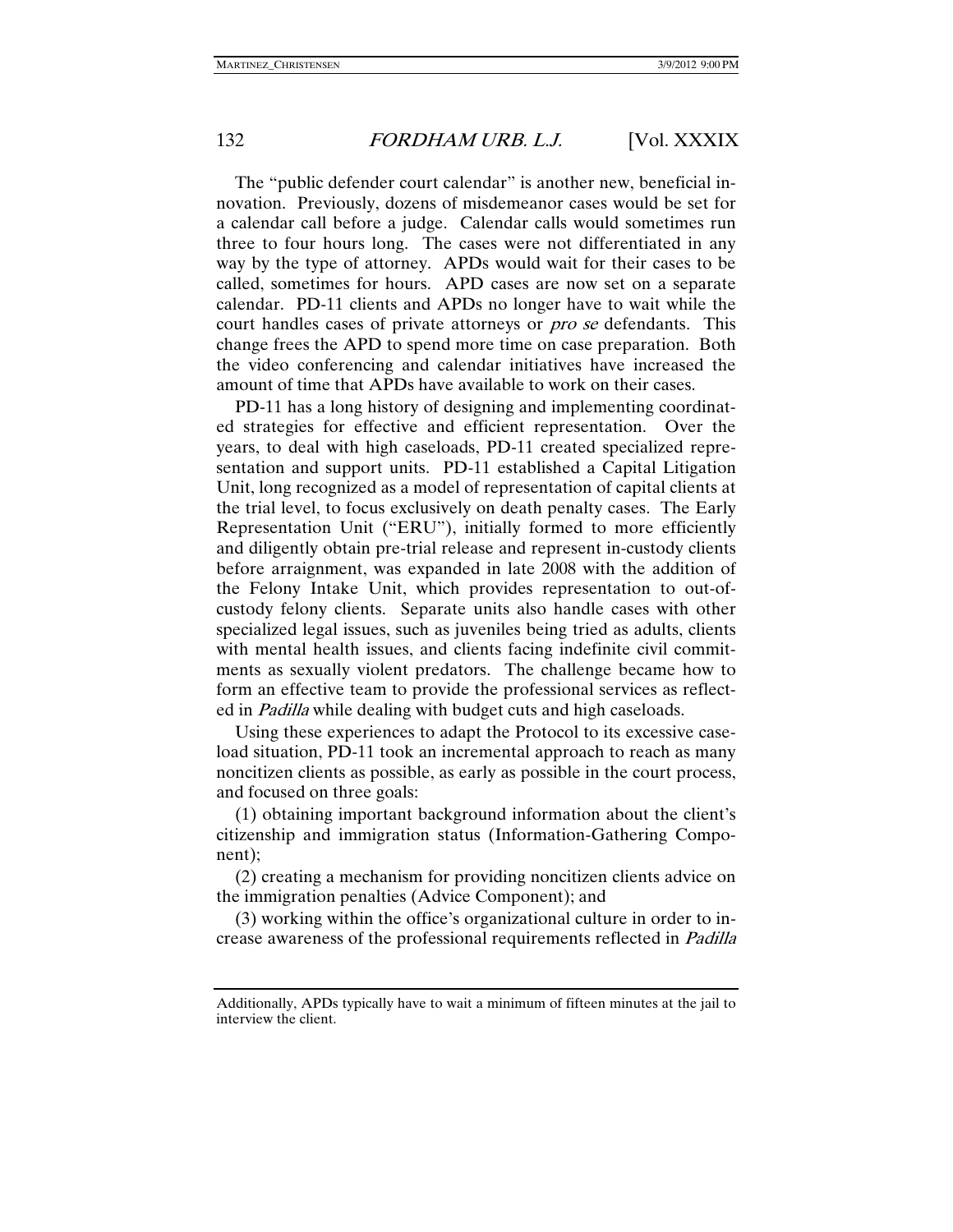among upper management, APDs, paralegals, and other staff (Staff Development Component).

Each of these components will be considered below.59

#### A. Information Gathering Component

While the process of figuring out how to do more with less was quite familiar, the scope of the need was unclear at the outset of this project. A critical first step was to obtain reliable data, not just anecdotes, regarding the potential number of cases and the amount of time it would take to review, analyze, and provide written advice.

PD-11 has the benefit of an existing, highly-integrated, homegrown database application—the Public Defender File and Case Tracking System ("PDFACTS"). This office-wide database is a treasure trove of information for the APD on each case, from the opening of the file to its closing. Key confidential data and documents are entered and stored in PDFACTS, including the client's custody status, future court dates, paralegal and attorney interviews with clients, discovery, motions and pleadings, correspondence, witness subpoenas, social worker and expert referrals, plea offers, and other pending case numbers. The immigration intake and advice process had to be integrated and documented within this broader system of data collection and tracking.

PD-11 chose its initial intake interview process as the first vehicle by which to compile data on the number of noncitizen clients to whom PD-11 is appointed to represent. The benefit of such a system is that APDs (in ERU) representing clients before arraignment have the information they need to communicate with the client regarding their immigration status/consequences. Accordingly, APDs representing clients at arraignment and thereafter will have that information so they can stop a harmful plea disposition from taking place at arraignment.

As background, conducting a comprehensive interview with the client as soon as possible after his or her arrest is an essential first step in investigating a criminal case and identifying whether the client has medical issues and/or mental health conditions that require immediate attention. At PD-11, paralegals meet with the clients in the jail within twenty-four to forty-eight hours after their arrest to initiate the

 <sup>59.</sup> The Language Access Component was not as much of an immediate concern for PD-11 because most of the office's day-to-day interpreter needs are met through a shared costs program with the Eleventh Judicial Circuit's Administrative Office of the Courts.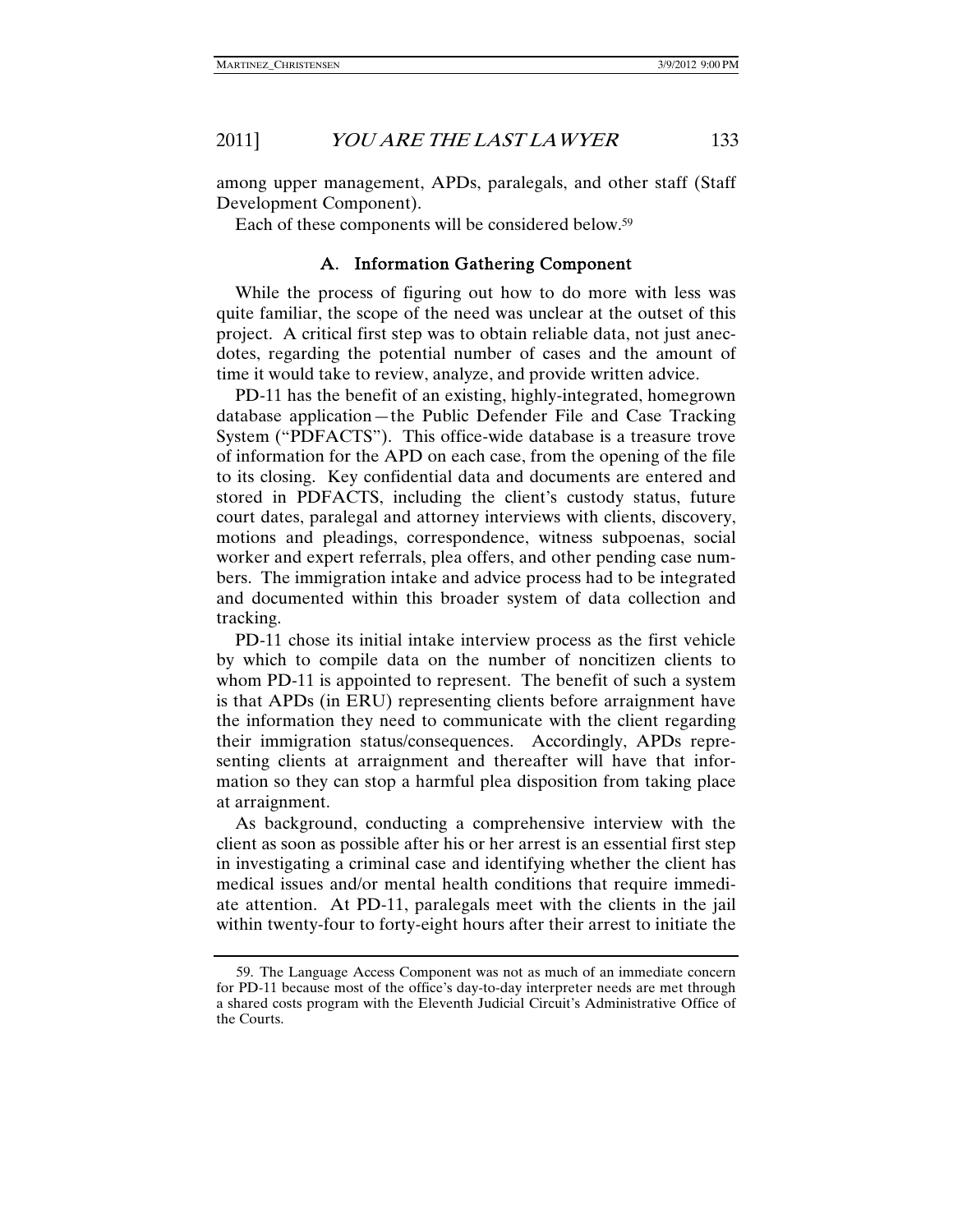client intake process and collect information that will be used in case preparation. Previously, paralegals captured this information in hard copy, but in 2009 PD-11 converted the intake interview to an electronic format. Now, paralegals conduct the initial client interviews using a netbook, to complete the electronic form and print a copy for the ERU or Felony Intake APD to review. The completed interview form is available in PDFACTS to the trial APD who subsequently handles the case.

Before implementation of this program, the immigration questionnaire merely asked the country of birth, whether or not the client was a United States citizen, if not a citizen what the status was, and whether the client wanted us to contact his or her embassy. The options for immigration status were: Resident, Tourist, Student, and Work Permit. Based on the data gathered using that form, PD-11's first estimate of the number of cases requiring immigration advice was rather small, fewer than one-thousand cases a year. This estimate turned out to be low because of poor data.

The national training materials from the Albuquerque conference included a sample immigration intake form. PD-11 converted this sample defender immigration intake form into a mini-checklist of questions and added it to the other checklists of questions comprising the initial interview. This interview form now prompts paralegals to inquire into, among other things: the client's alien number; location of birth; date and location of entry in the United States (e.g., visa overstays, supervision, asylum, refugee); when the client obtained lawful status, if any, and what kind; information on whether the client has been deported previously; the immigration status of the client's family members; and the existence of convictions outside of Miami- Dade County.60 PD-11 also added a field to identify whether an ICE detainer had been placed on the client. Staff scan and upload the arrest report and local priors' printout into the electronic client file. To implement this program, many hours of coordination and collaboration between the APDs, the supervisor of all paralegals and investigators, and the information technology department were required.

With respect to out-of-custody clients, if the client comes in for an interview pre-arraignment, Felony Intake staff conducts the interview and the same process takes place. By automating the case screening process of identifying non-citizen clients and streamlining their cases

 <sup>60.</sup> See Sample Intake for Defender Office, DEFENDING IMMIGRANTS PARTNER-SHIP, http://www.defendingimmigrants.org (follow "Padilla v. Kentucky: Basic Materials" hyperlink).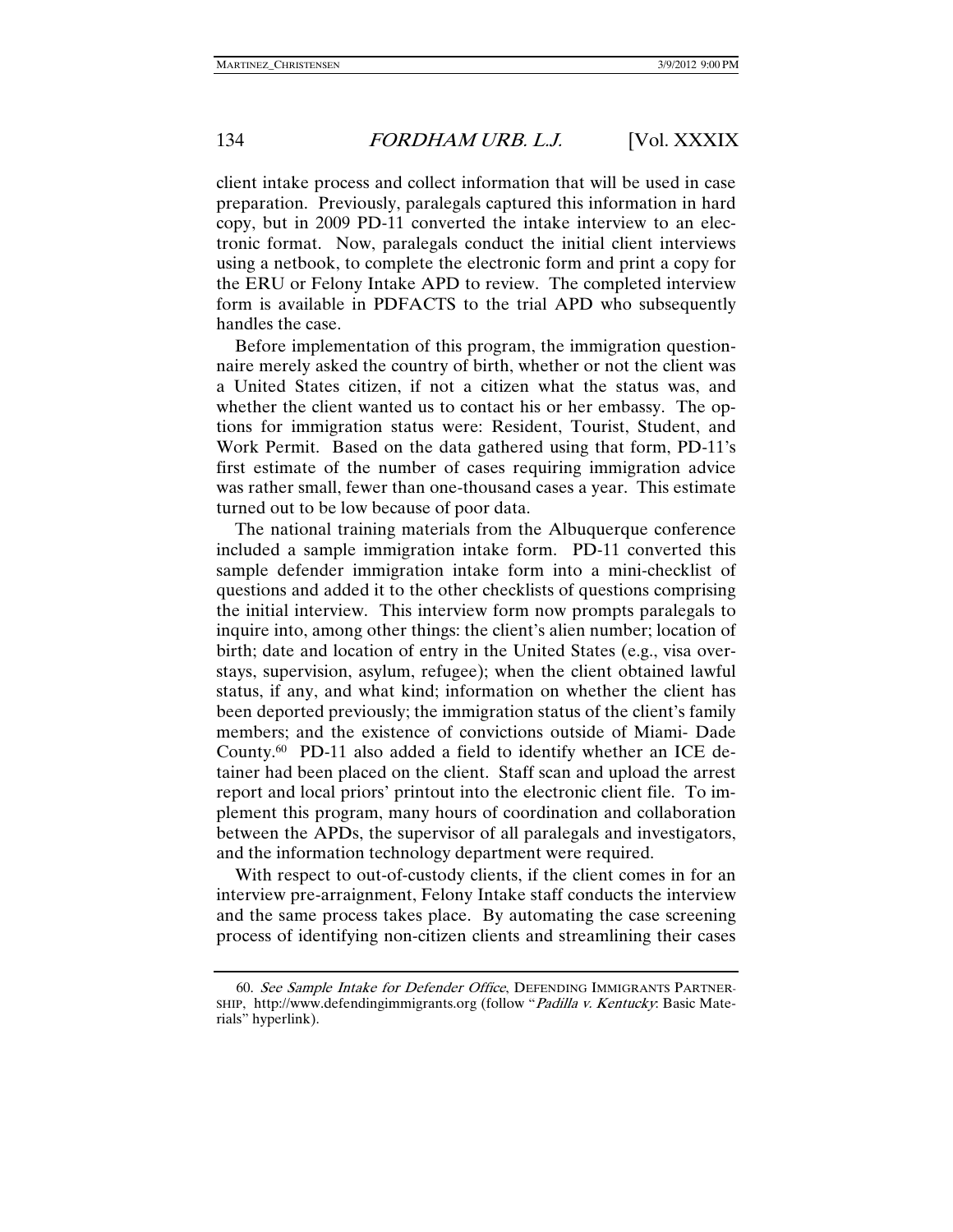for review by a single in-house attorney expert, PD-11 greatly reduced the risk that a noncitizen's case would not be flagged and/or immigration advice not be provided.

Based on the better data, PD-11 now estimates that 18% of its felony cases will require the attorneys to provide immigration advice.

#### B. Advice Component

As a starting point, PD-11 used the Protocol discussed above because it analyzes the benefits and drawbacks of several models for executing the Advice Component. The options were: (i) maintain its practice of having almost 175 trial attorneys independently know enough criminal immigration law so that they can provide the appropriate advice; (ii) teach attorneys to only identify noncitizen clients with potential immigration consequences, and refer that case to an outside immigration reviewer; or (iii) create a specialized immigration unit that would do the brunt of the work for the trial attorneys (including screening cases to identify noncitizen clients).

PD-11 chose the third option; having attorneys immersed in an immigration-focused criminal practice was the most efficient way to provide immigration advice in an office-wide setting. The burden of outsourcing the work by contracting with an immigration legal service provider, if one were even available, appeared to outweigh the benefits.61 Besides, a contract model would not address the first step of identifying noncitizen clients with open criminal cases; that process, unless automated, would be incredibly labor-and time-intensive. Out of necessity, PD-11 had to address the immediate need to identify and advise noncitizen clients with open felony charges as soon as plea negotiations commence, sometimes as early as twenty-one days after the arrest.62

Contemporaneous with other staffing changes, PD-11 opted to dedicate an experienced trial APD to review new case files, write and

 <sup>61.</sup> For instance, the Immigrant Legal Resource Center charges defenders at a rate of \$200 an hour if the defender office has engaged the ILRC's ongoing contract service option; a one-time consultation will cost a defender \$260, with a minimum charge of one-tenth of an hour. Technical Assistance: Service Options and Rates, IMMIGRANT LEGAL RESOURCE CENTER, http://www.ilrc.org/legal-assistance/serviceoptions-rates (last visited Nov. 1, 2011).

 <sup>62.</sup> A misdemeanor case could be set for report within two to three days of the defendant's arrest. At these report settings, the prosecution will typically extend a variation of a "credit for time served" plea. Such plea offers are enticing to defendants who cannot afford to post bond, but do not want to languish in jail while awaiting a trial date.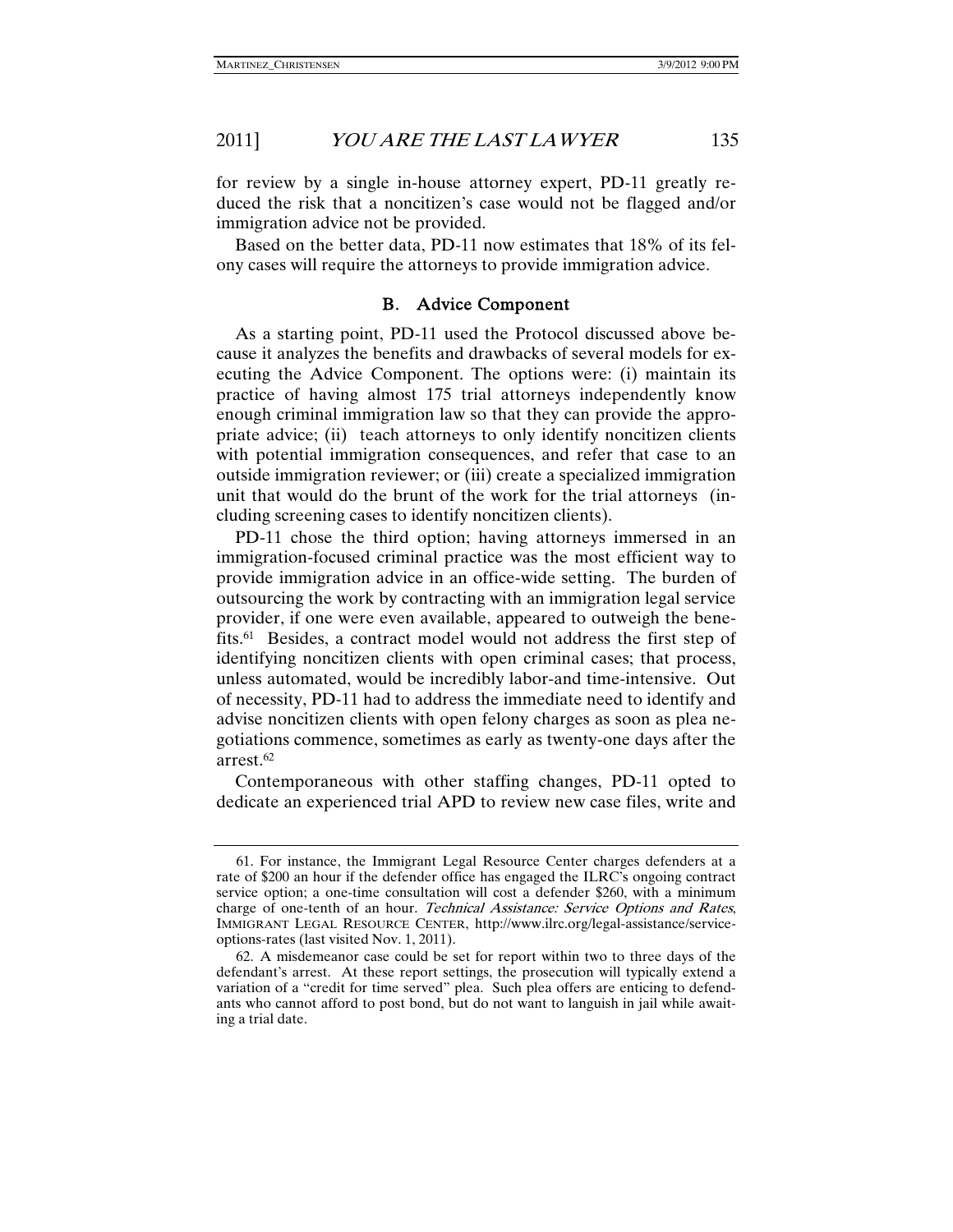electronically transmit memos to trial APDs analyzing—in a forwardlooking manner—potential immigration consequences to their noncitizen clients if the clients are formally charged at arraignment and recommending alternate plea offers. All immigration reviews for noncitizen clients in felony cases would flow through dedicated APDs, who were also charged with responding to on-demand calls from other APDs regarding time-sensitive, borderline emergency issues that have arisen in court.

Creating a program from scratch, though, would prove not to be an easy task. The new program, similar to the ERU program already in place, would identify and evaluate the cases of noncitizen clients in terms of the immigration consequences that could result from their cases. To know how many APDs we would need to staff such a program, PD-11 had to start the reviews and track the time spent.

The information gathered in the initial interview triggers immigration review by APDs in some cases. These reviews include, at a minimum, the client's immigration status, pending criminal charges, prior criminal record, and expressed priorities in the litigation. After review, the APD providing the immigration advice analyzes the client's situation and writes the immigration analysis memorandum. This memorandum is saved in the client's electronic file in PDFACTS, and a copy is also attached to the arraignment calendar.

Because case reviews vary based on a number of factors such as priors, pending charges, and present immigration status, the time it takes to perform a review and send it electronically varies as well. Generally, there are between ten and thirty new in-custody felony cases a day that require review, and conducting and writing the reviews generally takes at least half of the day. PD-11 estimated that, on average, it takes between thirty minutes to an hour to complete the process in a single case. Obviously, as the APDs specializing in immigration gain more experience and knowledge, the amount of time required to finish work on individual cases will decrease. The remainder of the immigration APDs' workday involves handling ondemand calls from other APDs assigned to trial divisions, developing additional training materials, researching new developments in criminal immigration law and expanding knowledge of current law.

Based on this data, PD-11 estimated that it needs four APDs to provide competent and diligent office-wide immigration advice. PD-11 was not able to commit four APDs, but through some of the efficiencies mentioned above, PD-11 was able to dedicate at first one and now two APDs to the project. These attorneys have worked to im-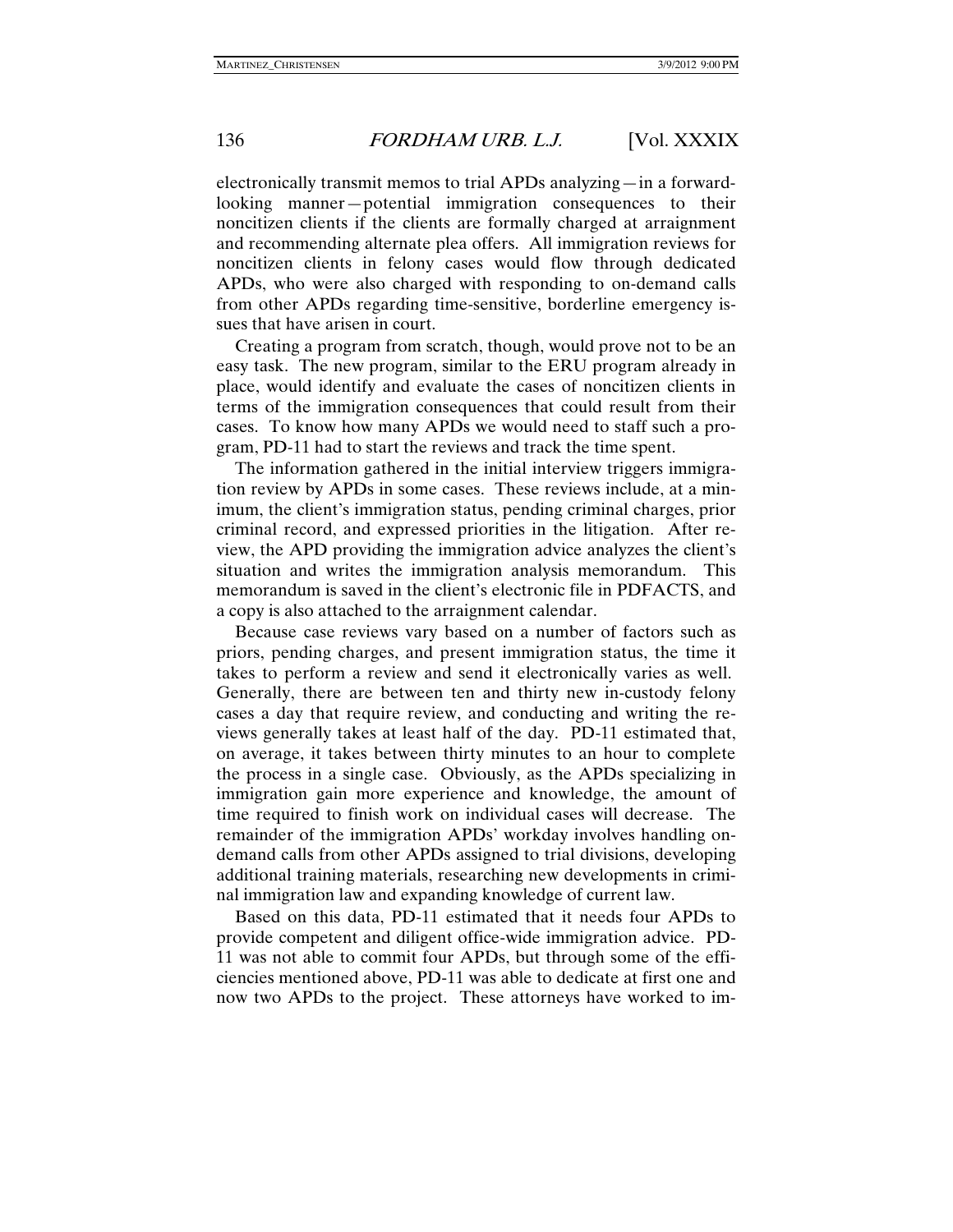prove their knowledge of criminal immigration law and policy. Using materials from organizations such as the DIP initiative, the Immigrant Legal Resource Center, the Department of Homeland Security, and the Executive Office for Immigration Review, as well as consulting with outside experts, these APDs were able to gain an understanding and knowledge of the immigration consequences of criminal convictions. Specifically, these APDs determined the immigration consequences of most of Florida's crimes, including whether and under which circumstances federal immigration law would consider them crimes of moral turpitude and/or aggravated felonies. To test their understanding, they forwarded initial drafts of their written analyses to outside experts for review.

A major benefit from having an existing APD assigned to the newly-created unit providing immigration advice is that an APD already has a grasp of criminal law and procedure, as well as a realistic take on the culture and life in "the pits."63 The APD knows the fast-paced environment of the office and knows that the other APDs need succinct, prompt and accurate information. The APD also knows the most probable alternative charges the prosecutor might accept in bargaining for plea dispositions that eliminate or mitigate the immigration penalties to the client.

Another benefit of an in-house immigration specialist is having a "go-to" person to immediately answer APDs' questions. These attorneys, while doing their reviews, also field calls and emails from other attorneys and respond as soon as possible, even within minutes when plea negotiations are taking place in the middle of calendar in court. They also are called in to client interviews to assist the assigned APD in gathering and explaining immigration advice to the clients. The immigration APDs must always set time aside to stay abreast of the ongoing changes in immigration law to routinely create and amend training materials for the division APDs.

#### C. Staff Development Component

The process of forming and implementing a systematic approach to providing immigration advice within a defender office must take into account the office's organizational culture, including the behavioral styles of the supervisors, trainers, staff attorneys, and paralegals.

 <sup>63.</sup> In the local vernacular, the "pits" are the trial courts. The name comes from the "well" of the court, which is the area between the bar and the bench where the attorneys work. The tone is a reflection of the cynicism that many APDs develop as the result of handling excessive caseloads.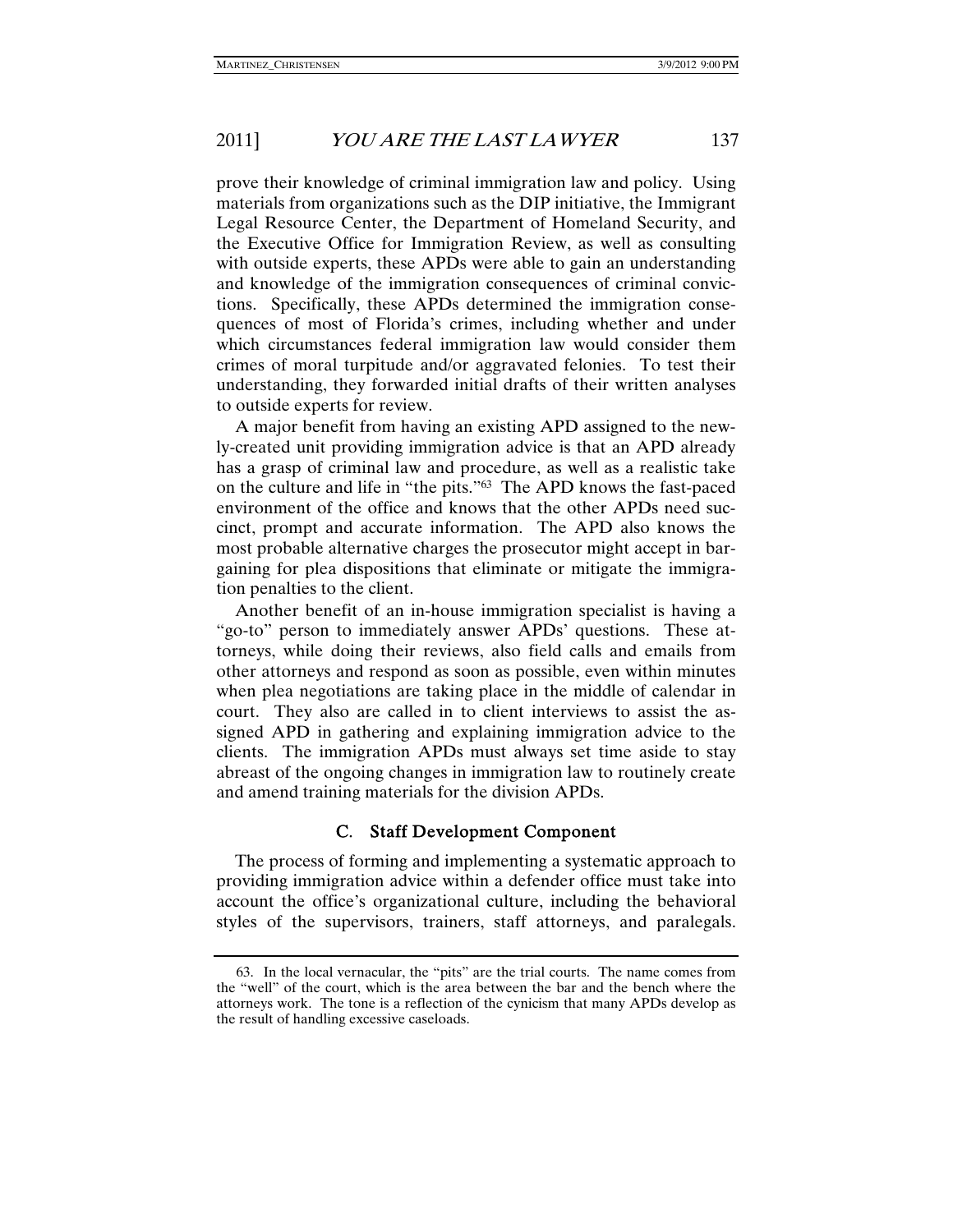Overlooking organizational culture could greatly curtail the plan's effectiveness. When broken down into elements, the organizational culture at PD-11 and many urban PD offices is rooted in: (i) a supportive learning environment; (ii) professional autonomy, tempered by deference to experienced colleagues; and (iii) efficiency or specialization.

As part of PD-11's learning environment, when a new APD is hired, that APD is assigned a training attorney. The training attorney serves as a mentor for the new attorney; the office-wide training plan acknowledges "one-on-one training is essential."64 By contrast, mentoring offered by outsiders wholly unfamiliar with the realities of laboring in the pits, while welcome and always appreciated, may be less credible or reliable as they do not have the first hand experience. To put it another way, when the source of the message speaks the same language as you, it makes it that much easier to digest and apply the message.

Regularly scheduled training is a basic component of PD-11's approach to providing competent immigration advice. PD-11 decided that trial attorneys value training more if communicated by other criminal defense colleagues working in the same office rather than outside experts. The APDs assigned to provide the immigration reviews, together with the APDs who attended the national training conference in Albuquerque, prepared a "for defenders, by defenders"-style immigration training module. PD-11 also received input from PD-11's valued community partners at the University of Miami School of Law and contacts made at the national training conference.

The training involves a series of mandatory sessions for which all attendees receive Continuing Legal Education course credit from The Florida Bar. To date, at least eighty-two APDs, ranging from newly hired APDs to a longtime APD who has tried upwards of threehundred cases in his career, have attended one of these detailed trainings. Each session and the accompanying written training materials were tailored in substance to be more relevant for the given audience. For instance, while some areas of immigration law can be complex, because there are fewer types of commonly-charged misdemeanor offenses than felony offenses, it is easier to identify the misdemeanor charges that carry immigration penalties. Establishing a consistent and frequent training program, with regularly updated checklists, will

 <sup>64.</sup> See CARLOS J. MARTINEZ, LAW OFFICES OF THE PUB. DEFENDER OFFICEWIDE TRAINING PLAN 8 (Oct. 7, 2005), http://www.pdmiami.com/officewidetrainingplan. pdf.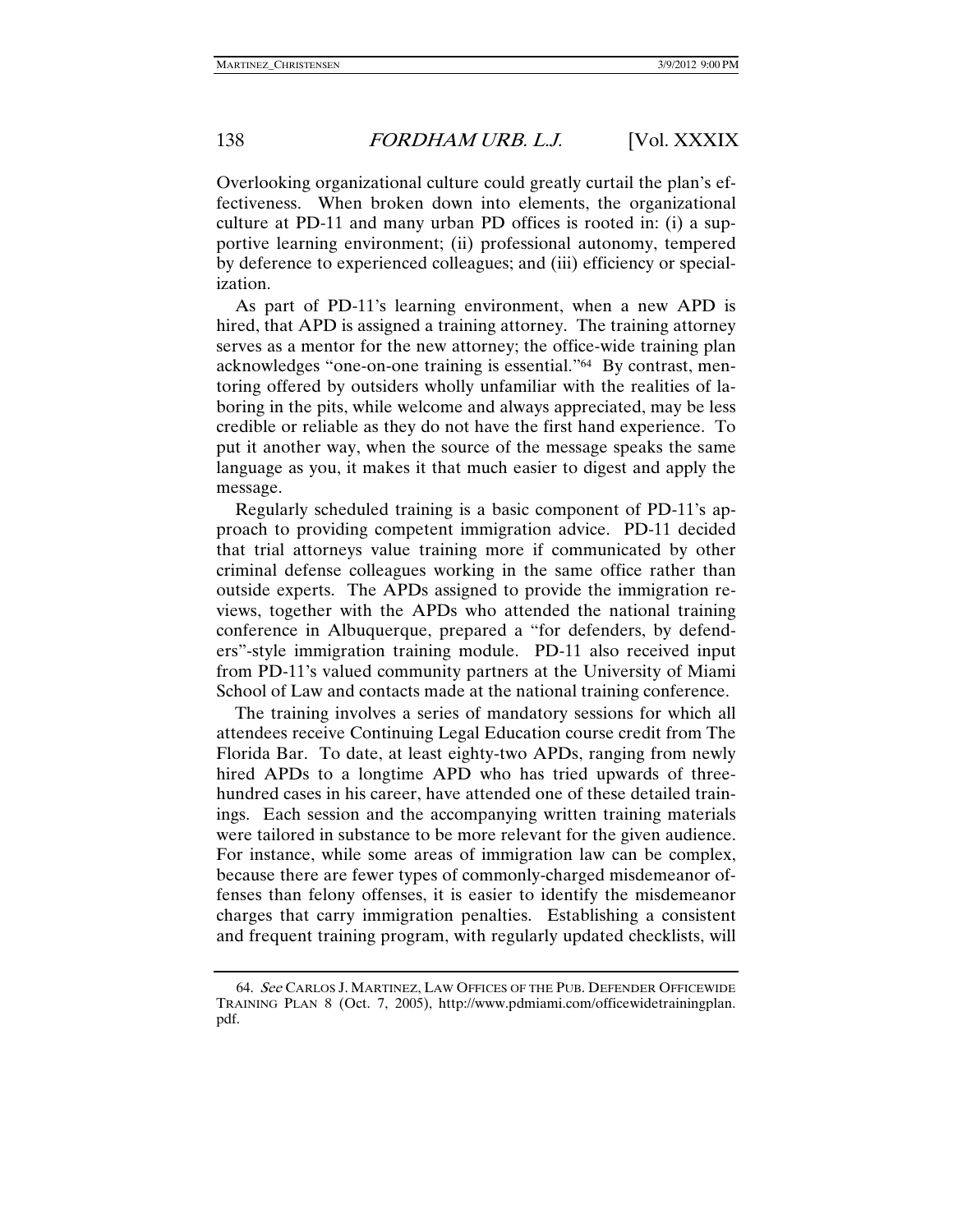have a major impact on addressing immigration penalties in misdemeanor cases.

The APD assigned to provide immigration reviews also trained ten paralegals on the significance of the questions in the immigration intake portion of the client interview form and how to address challenges in getting honest responses from the clients, many of whom are fearful of answering questions about their immigration status.

Out of recognition of, and respect for, each attorney's professional autonomy, the trainings were designed as "reality checks" encouraging APDs to focus more on the immigration consequences of convictions for their clients. The training was not expected to impart sufficient knowledge to accurately advise each noncitizen client regarding immigration consequences. Rather, our initial goal was to foster the "buy-in" of trial attorneys by increasing their awareness of the immigration penalties arising from criminal offenses, even seemingly minor ones, and their professional responsibility to provide competent immigration advice as reflected in *Padilla*.<sup>65</sup>

<sup>65</sup>. See RULES REGULATING FLA. BAR R. 4-1.1 (Competence) ("A lawyer shall provide competent representation to a client. Competent representation requires the legal knowledge, skill, thoroughness, and preparation reasonably necessary for the representation"); RULES REGULATING FLA. BAR R. 4-1.3 (Diligence) ("A lawyer shall act with reasonable diligence and promptness in representing a client."). The ABA's "Responsibilities of defense counsel" are similar:

<sup>(</sup>a) Defense counsel should keep the defendant advised of developments arising out of plea discussions conducted with the prosecuting attorney, and should promptly communicate and explain to the defendant all plea offers made by the prosecuting attorney.

<sup>(</sup>b) To aid the defendant in reaching a decision, defense counsel, after appropriate investigation, should advise the defendant of the alternatives available and address considerations deemed important by defense counsel or the defendant in reaching a decision. Defense counsel should not recommend to a defendant acceptance of a plea unless appropriate investigation and study of the case has been completed.

<sup>(</sup>c) Defense counsel should conclude a plea agreement only with the consent of the defendant, and should ensure that the decision whether to enter a plea of guilty or nolo contendere is ultimately made by the defendant.

<sup>(</sup>d) Defense counsel should not knowingly make false statements or representations as to law or fact in the course of plea discussions with the prosecuting attorney.

<sup>(</sup>e) At the outset of a case, and whenever the law, nature and circumstances of the case permit, defense counsel should explore the possibility of a diversion of the case from the criminal process.

<sup>(</sup>f) To the extent possible, defense counsel should determine and advise the defendant, sufficiently in advance of the entry of any plea, as to the possible collateral consequences that might ensue from entry of the contemplated plea."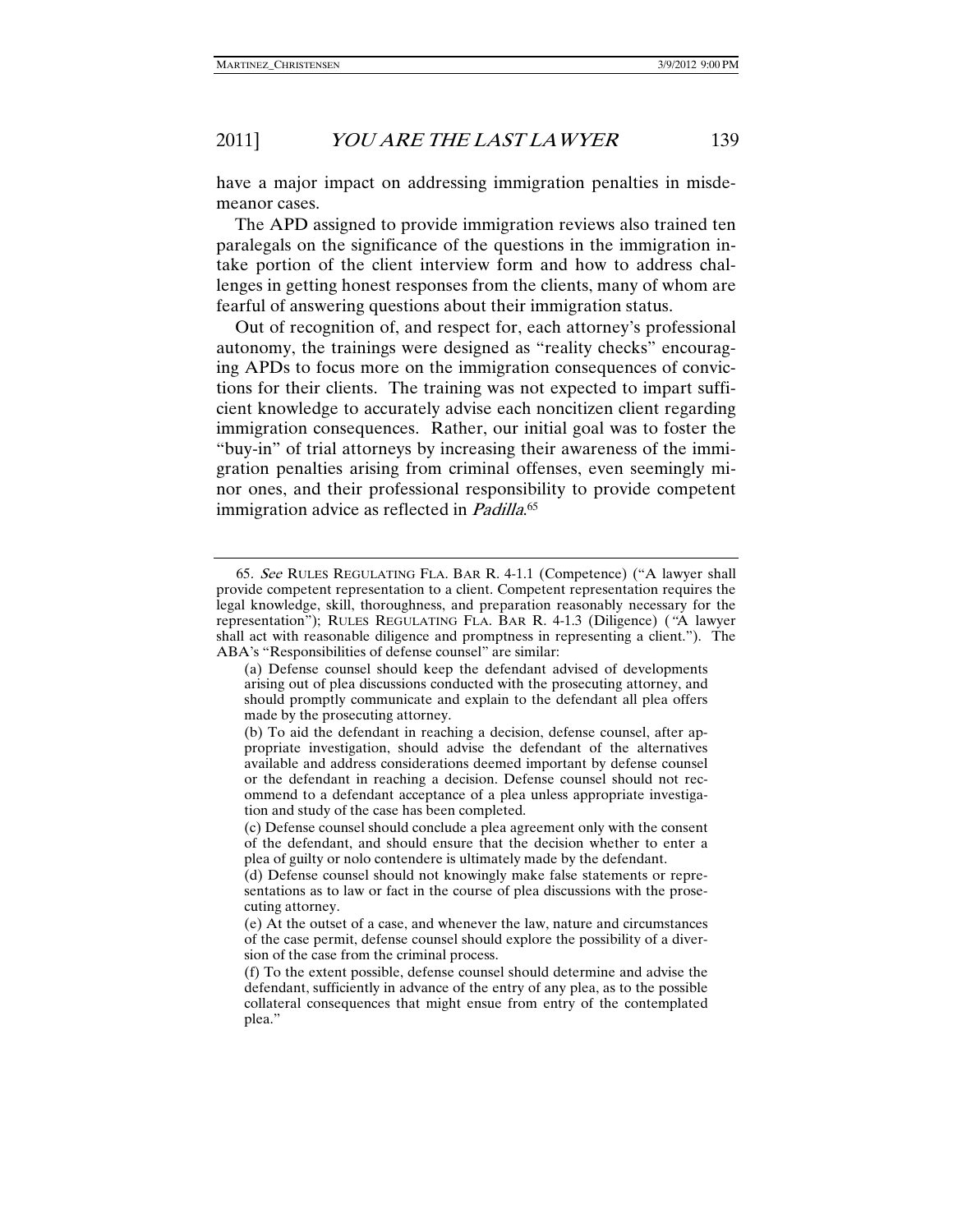But rather than being one more thing for APDs to do, the creation of the specialized unit to provide immigration advice was presented as a way to assist the APDs and increase their efficiency. Given the limited resources, the need for efficiency is paramount because reinventing the wheel on every case is not an option. At PD-11, and other large public defender offices, the organizational culture corresponds closely with the nature of a defender's job, which is, at its core, a form of triage due to chronic underfunding, .<sup>66</sup> The legal triage approach is prevalent regardless of whether the case involves juvenile delinquency matters, misdemeanor charges, or felony charges.

When investigating cases in preparation for trial, APDs have neither resources to spare nor the luxury of time to chase dead ends. Individual APDs have to learn to quickly and properly identify legal and/or factual issues in each and every trial case, lest the issues go overlooked. Like a "medic on a battlefield,"67 a trial APD is continually in legal triage mode, prioritizing his or her caseload to "do the most work for the most severely injured,"68 while simultaneously trying to ascertain and advocate for every client's expressed priorities, needs, and values.<sup>69</sup> The more tasks and decisions the APD has to independently consider and manually undertake, the more likely it is that a task will be missed. When most of one's clients are sitting in a jail cell awaiting their constitutional right to a trial (set on the same day as seven or more other clients' trials), there is no time to start a research project or motion from scratch. In this criminal justice setting, prosecutors routinely extend plea offers as early as an arraignment, even though APDs have not yet had an opportunity to investi-

 67. Rodney Thaxton, Professionalism and Life in the Trenches: The Case of the Public Defender, 8 ST. THOMAS L. REV. 185, 187 (1995).

See ABA STANDARDS FOR CRIMINAL JUSTICE: PLEAS OF GUILTY Standard 14-3.2 (1999), http://www.americanbar.org/publications/criminal\_justice\_section\_archive/ crimjust\_standards\_guiltypleas\_tocold.html.

 <sup>66.</sup> PAUL B. WICE, PUBLIC DEFENDERS AND THE AMERICAN JUSTICE SYSTEM 175 (Praeger 2005) (summarizing the work environment of another urban public defender office as one of "[l]egal triage, similar to its medical equivalent used in emergency rooms and MASH units . . . a system of prioritizing the seriousness of each case, taking into consideration the strength of the prosecution's case as well as the merits of the defense position.").

 <sup>68.</sup> Id.

<sup>69.</sup> See supra notes 35-37 and accompanying text (demonstrating that the ethical conflicts of interest caused by this situation are the reason PD-11 is seeking relief from its excessive caseload). See RULES REGULATING FLA. BAR RULE 4-1.7(A) ("[A] lawyer shall not represent a client if: . . . there is a substantial risk that the representation of 1 or more clients will be materially limited by the lawyer's responsibilities to another client . . . .").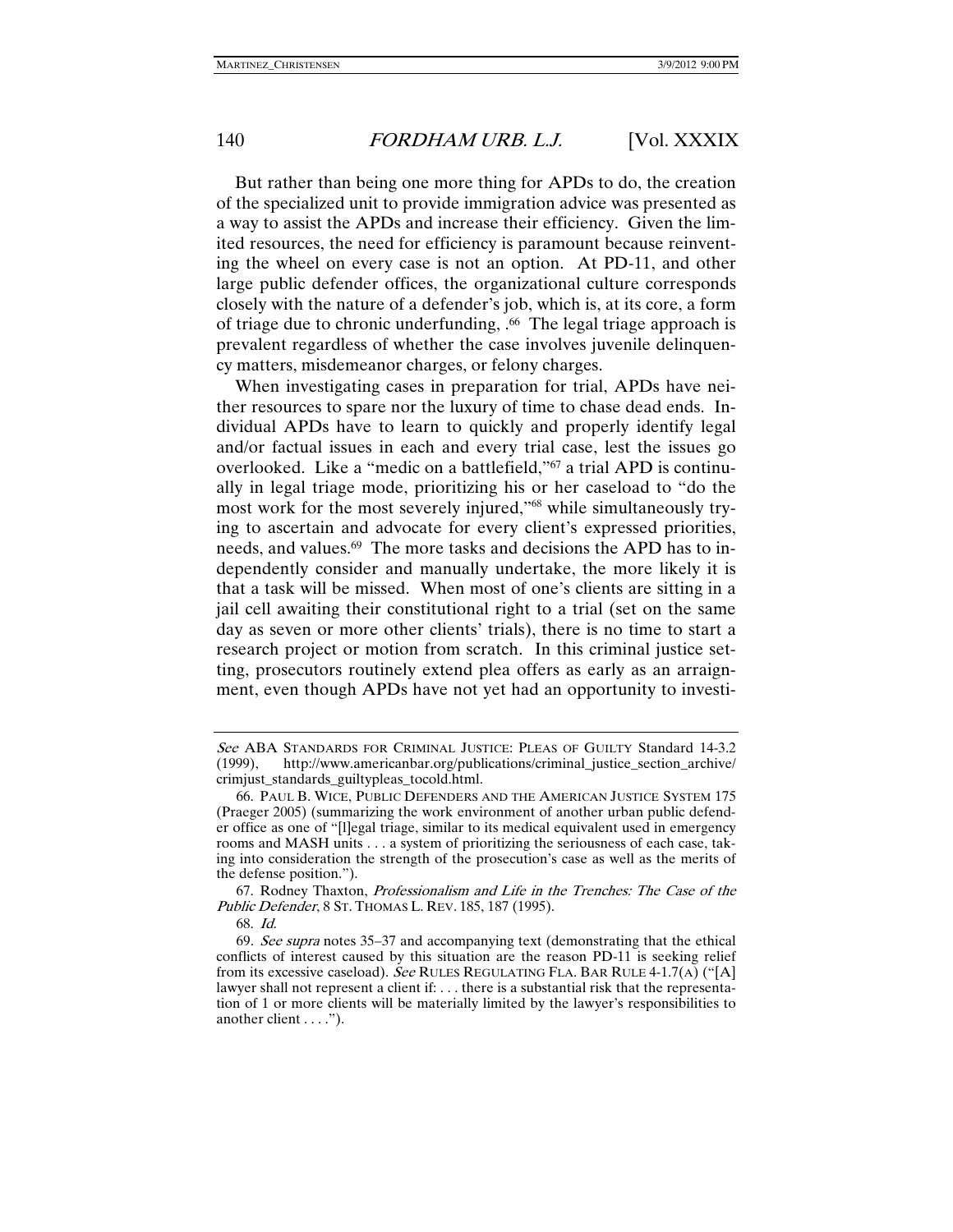gate these cases. The potential for a plea offer to become harsher always looms as a threat the longer that the case stays open. Excessive caseloads greatly compound these issues.

Accordingly, maximizing efficiency is a necessity. At PD-11, it does not take long for a new APD, upon inheriting an oversized trial caseload within weeks of taking the Florida Bar exam and commencing employment, to realize the value of drawing upon the institutional knowledge of seasoned APDs and the training or supervising attorney. The establishment of a specialized unit to provide immigration advice is another resource new APDs can use to increase their efficiency.

#### III. THE FUTURE

While PD-11 has made progress<sup>70</sup> in implementing its systemic program, continuing challenges lie ahead for PD-11 and other public defender offices in providing competent immigration advice for noncitizen clients charged with misdemeanor crimes. Adequate staffing remains the single biggest challenge. While we have been able to staff the project with two attorneys by reducing support staff, consolidating job functions and restructuring work flow, those are temporary solutions that may, in fact, increase the likelihood of errors by support staff. Much remains to be done to be able to provide immigration advice to our misdemeanor, juvenile, and out-of-custody felony clients.

The initial intake method also has its drawbacks. It cannot be the sole source of reviewing cases and providing necessary advice. While the office routinely mails a letter to every client requesting the client to schedule a pre-arraignment interview, if the client does not have the interview, the APD cannot adequately advise the client at arraignment.71 Of the new clients PD-11 reviewed for immigration consequences in July 2011, 279 were in custody. A smaller number of noncitizens had an immigration detainer placed upon them. Only ten were out-of-custody. PD-11 was appointed to represent 848 out-of-

 <sup>70.</sup> Our progress is due, in no small part, to the substantial guidance we received from Professors Rebecca Sharpless and Farrin Anello from University of Miami School of Law, together with other local experts from the Florida Immigration Advocacy Center and national experts from the DIP-affiliated organizers of the training conference in Albuquerque—the American Bar Association, NACDL, and NLADA.

 <sup>71.</sup> Should the out-of-custody client, who was not interviewed before arraignment, decide to accept a plea at arraignment against the advice of counsel, no intake interview or immigration analysis would ever occur.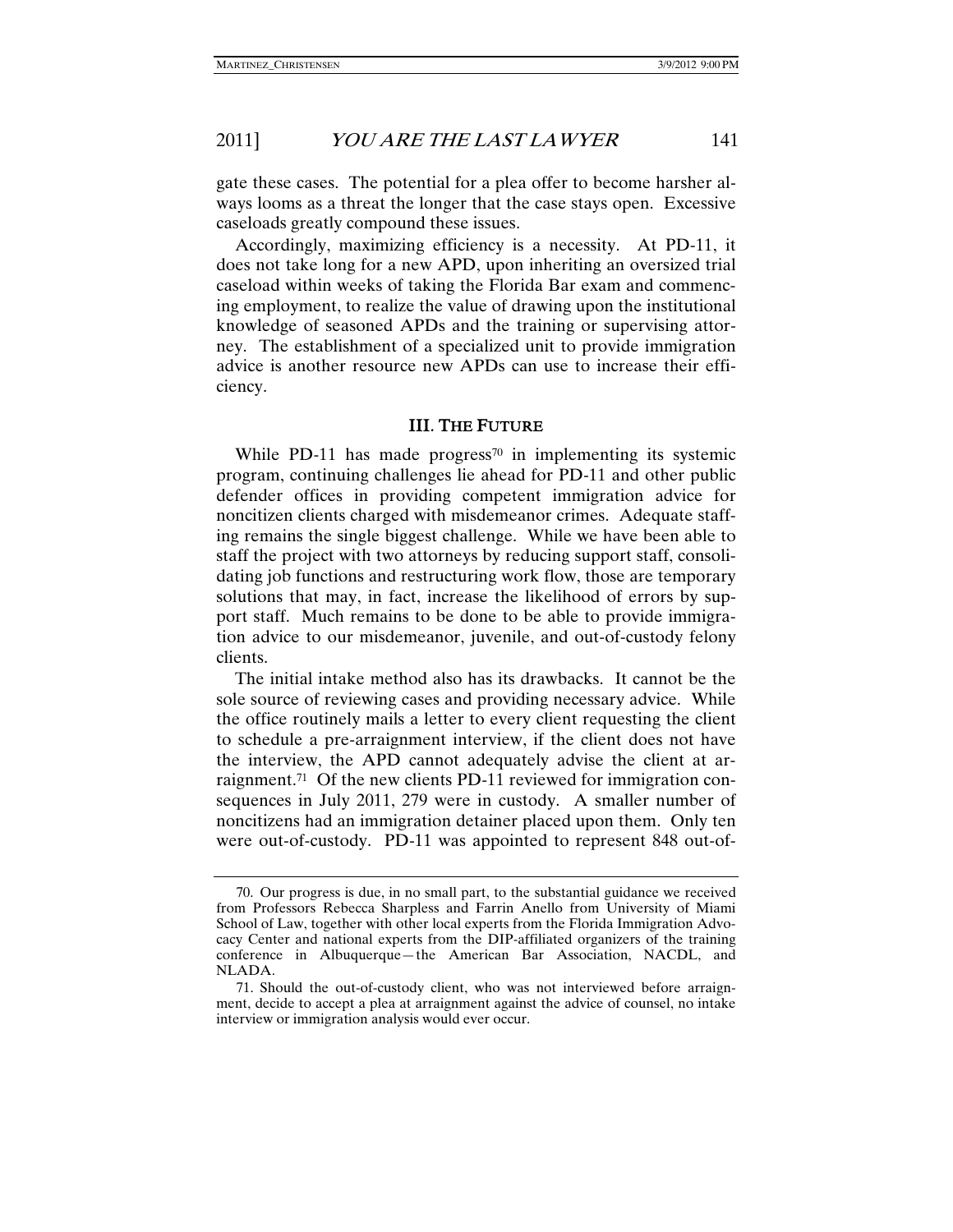custody felony clients in July; though not all noncitizens, many are, and not all of those would receive an immigration review. PD-11 is still struggling with ensuring that all out-of-custody clients are properly screened. Additionally, some APDs, after they interview an outof-custody client post-arraignment, are not using the electronic interview screen and are not requesting the assistance of the APD designated to provide immigration reviews.

One future goal is to assign a specialized immigration APD to incustody clients accused of misdemeanors. In Miami-Dade County, indigent defendants unable to post bond (and hence remain in custody) are brought to a special court division within three to four days after their arrest. Often, paralegals have not had time to visit them and, therefore, there is no review of their immigration consequences. Yet, it is at this court hearing that a simple "adjudication and credit for time served" ("CTS") plea could be taken that would have disastrous results for the noncitizen client. Having an immigration APD in that courtroom will allow for spot identification and review, and, if necessary, a request to the judge for more time to better evaluate the situation. Such an assignment would also be part of staff development, allowing the trial court APDs to better learn the methods and the immigration aspect of the law.

Another cause for concern in Florida and other states is post-plea (post-adjudicatory) drug court programs. These programs require the participant to enter a plea of guilty or no contest in exchange for participating in drug court, and most of the time without any defense investigation done on the case.72 Such requirements for noncitizens are, at best, counter-therapeutic when they result in deportation.73 On the other hand, pre-trial diversion drug courts, which do not require a plea or admission to the facts, may offer a better option for the noncitizen client who wants help.

Finally, there is one issue of great concern that, while much broader than immigration advice, has a great effect on the issue. In Miami-Dade County, misdemeanor first appearance hearings take place eve-

<sup>72</sup>. See FLA. STAT. § 397.334(3a) (2010).

<sup>73</sup>. See FLA. STAT. § 397.334(4) (2010) (requiring drug courts to "include therapeutic jurisprudence principles"); see generally JUDGING IN A THERAPEUTIC KEY: THERAPEUTIC JURISPRUDENCE AND THE COURTS 7–9 (Bruce J. Winick & David B. Wexler eds., 2003) (discussing the implementation of problem-solving courts as a public health approach to the judicial system using principles of therapeutic jurisprudence); Nadav Davidovitch & Michal Alberstein, Therapeutic Jurisprudence and Public Health: A Broad Perspective on Dialogue, 30 T. JEFFERSON L. REV. 507, 523 (2008).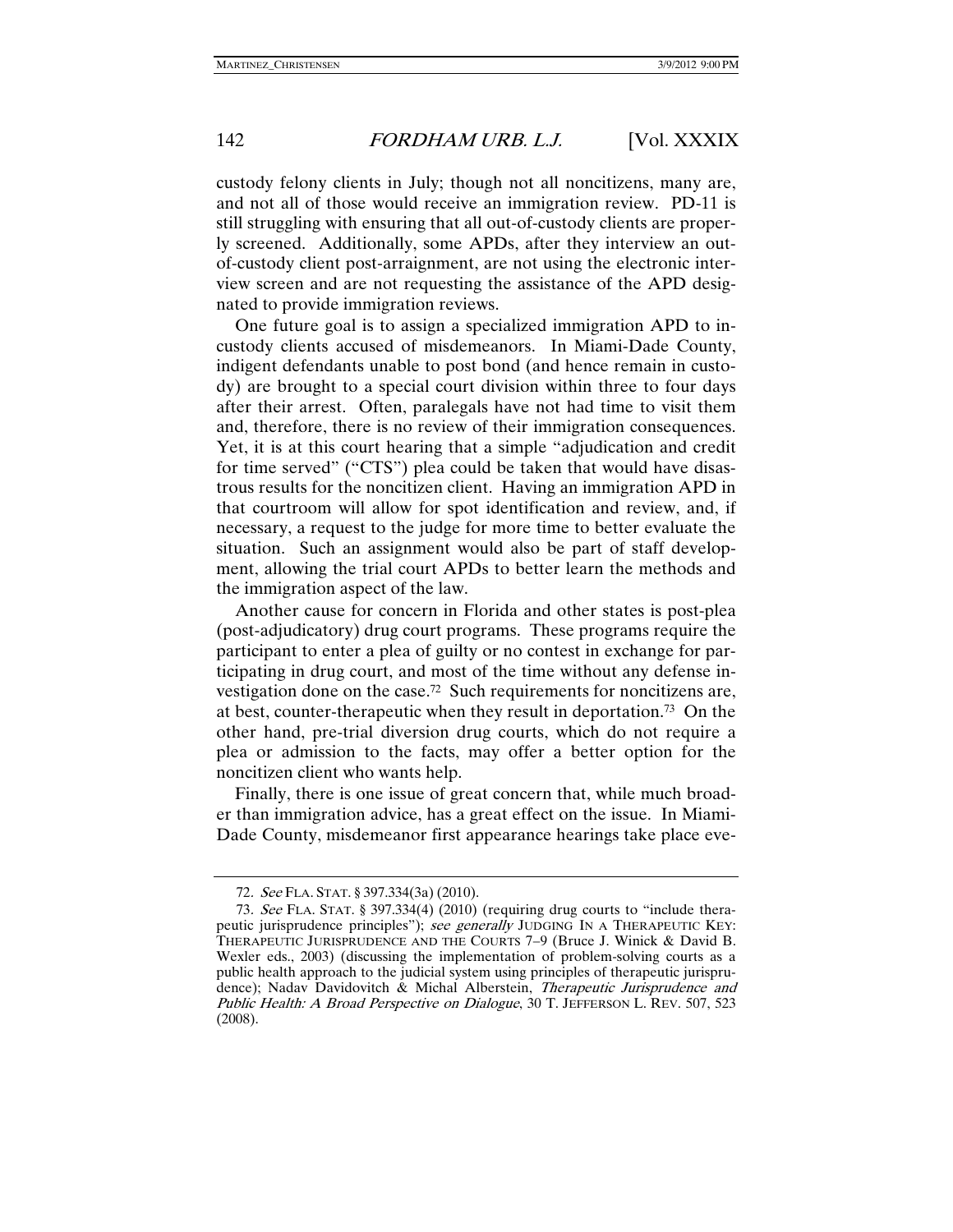ry day, 365 days a year, and involve in-custody defendants arrested in the previous twenty-four hours.<sup>74</sup> Characterizing these appearances as "hearings" is an exaggeration, as the word connotes a minimum amount of due process that is, in reality, nonexistent. These first appearances are staffed with at least one APD, but because of the volume of cases, there is virtually no ability for that attorney to have a private conversation with defendants for whom the Public Defender is appointed. At these "hearings," often either the prosecutor or the court will offer the defendant a CTS plea that many defendants will accept because it means they get out of jail right away. Yet, some of these misdemeanor convictions carry with them immigration penalties as equally severe, or even more severe, than some felony convictions.<sup>75</sup>

To illustrate the problem, a lawful permanent resident ("LPR") who enters a no contest plea to the misdemeanor offense of possession of drug paraphernalia,<sup>76</sup> will be deported and his or her LPR status will be revoked unless that individual successfully convinces the federal immigration judge to grant discretionary relief from removal, which is essentially an impossible feat given that the offense is drugrelated. At a misdemeanor first appearance hearing in Miami-Dade County, that damage could be done in the space of one to two minutes, which is all the time that it takes for the defendant to walk to the podium, be informed by the judge of the charges and a CTS plea offer, and give a nod of the head.77 In almost all instances, this occurs before counsel has met or interviewed the client.

The reliability of the criminal justice system depends on defense counsel properly performing his or her function. Defense counsel has a duty to investigate to ensure that the client's guilty plea is knowing, voluntary and in the client's best legal interest.78 That obligation can-

<sup>74.</sup> See generally SMITH & MADDAN, supra note 28.

 <sup>75.</sup> See SMITH & MADDAN, supra note 28.

 <sup>76.</sup> FLA. STAT. § 893.147(1) (2010).

<sup>77</sup>. See SMITH & MADDAN, supra note 28.

 <sup>78.</sup> ABA STANDARDS FOR CRIMINAL JUSTICE PROSECUTION FUNCTION AND DE-FENSE FUNCTION, Standard 4-4.1, Duty to Investigate cmt. at 182 (3d ed. 1993) ("The lawyer's duty to investigate is not discharged by the accused's admission of guilt to the lawyer or by the accused's stated desire to enter a guilty plea . . . . The lawyer's duty is to determine, from knowledge of all the facts and applicable law, whether the prosecution can establish guilt in law, not in some moral sense . . . . The effectiveness of advocacy is not to be measured solely by what the lawyer does at the trial; without careful preparation, the lawyer cannot fulfill the advocate's role. Failure to make adequate pretrial investigation and preparation may also be grounds for finding ineffective assistance of counsel.")(emphasis removed).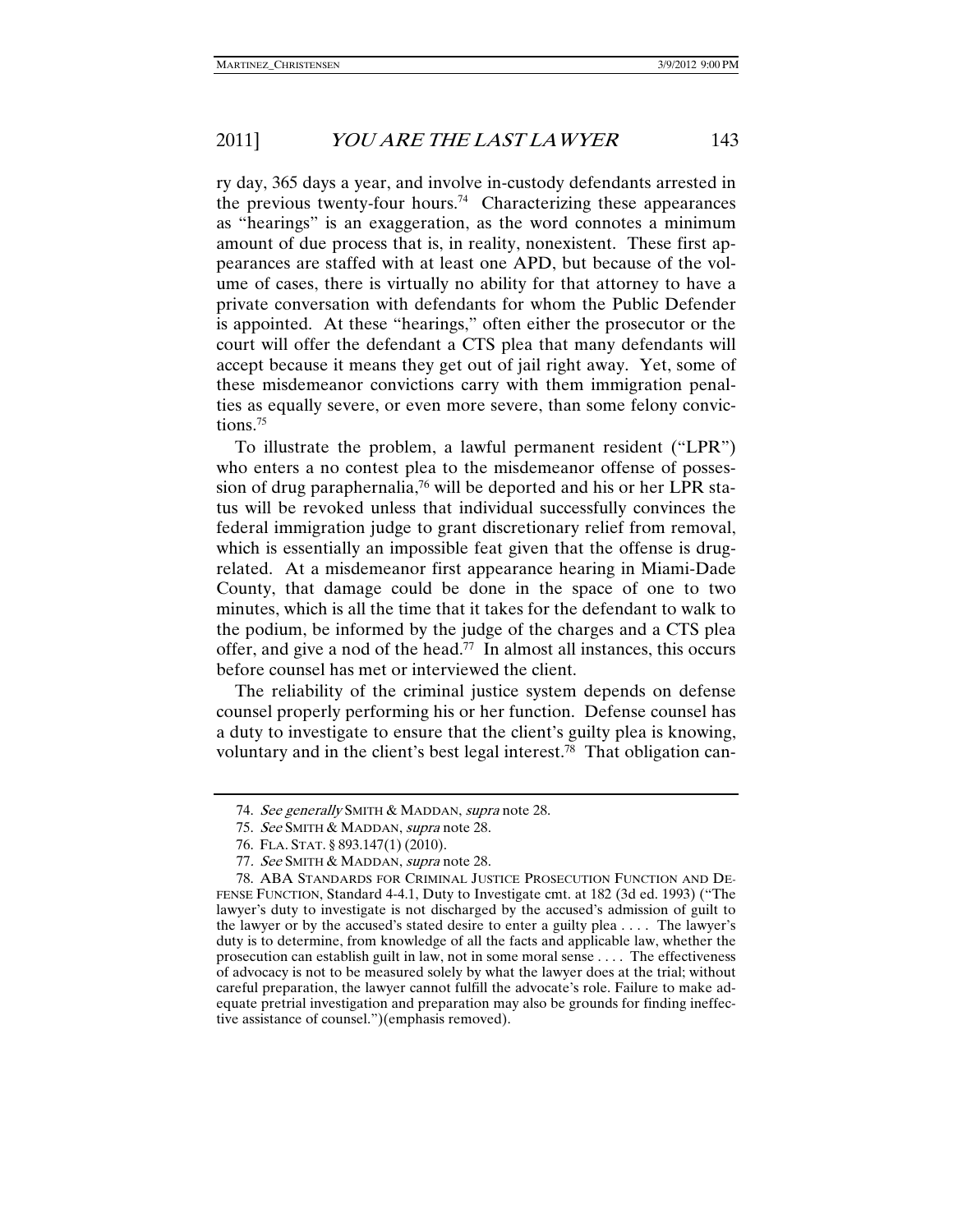not be met when counsel's role is reduced to that of a conduit of information (the plea offer) from the prosecutor to the defendant without the requisite investigation into the facts and the law, and the circumstances of the client.79 The preceding does not even present the worst scenario. In Miami-Dade every year, tens of thousands of people arrested for misdemeanors and criminal traffic offenses, many of them LPRs, plead guilty or no contest or are convicted for offenses that will subject them to deportation and other immigration penalties without counsel.<sup>80</sup> It is deplorable that almost fifty years after *Gideon* v. Wainwright, 81 people face prosecution with severe consequences for themselves and their families, without counsel to guide them through the criminal justice system.82 Immediate reform is essential for justice to ever be achieved.

#### **CONCLUSION**

Immigration penalties impact real people as well as their children and spouses who are United States citizens. Noncitizens face what to most of us would be unthinkable—banishment or exile from the United States. Many citizens may have minor brushes with the law and take immediate responsibility for their actions with minimal consequences. Noncitizens do the same, yet face severe consequences, including detention that could last months, deportation, ineligibility for U.S. citizenship, ineligibility to get a green card, or exclusion from the United States after a trip abroad. In Miami-Dade, many of the people facing exile to their home country are people who fled communism or totalitarian governments, yet still found themselves in criminal court without an attorney, with an overburdened attorney or without the benefit of specific legal advice regarding the impact of the criminal conviction on their immigration status.

Even without adequate resources, public defenders' offices can and should take steps to improve their immigration law advice to noncitizen clients. PD-11 recognizes that many public defenders' offices in Florida do not have sufficient volume to justify a full-time or parttime position. PD-11 is engaged in discussions to find resources to

<sup>79</sup>. Id.

<sup>80</sup>. Id.; see also Brummer, supra note 35, at 146–49.

 <sup>81. 372</sup> U.S. 335 (1963).

 <sup>82.</sup> Public Defender Carlos J. Martinez is in favor of reclassifying non-violent misdemeanor offenses as civil infractions, prohibiting use of uncounseled pleas to enhance misdemeanor offenses to felonies or to increase the penalties on a subsequent misdemeanor charge, and requiring appointment of counsel if the misdemeanor charge can result in an immigration penalty.